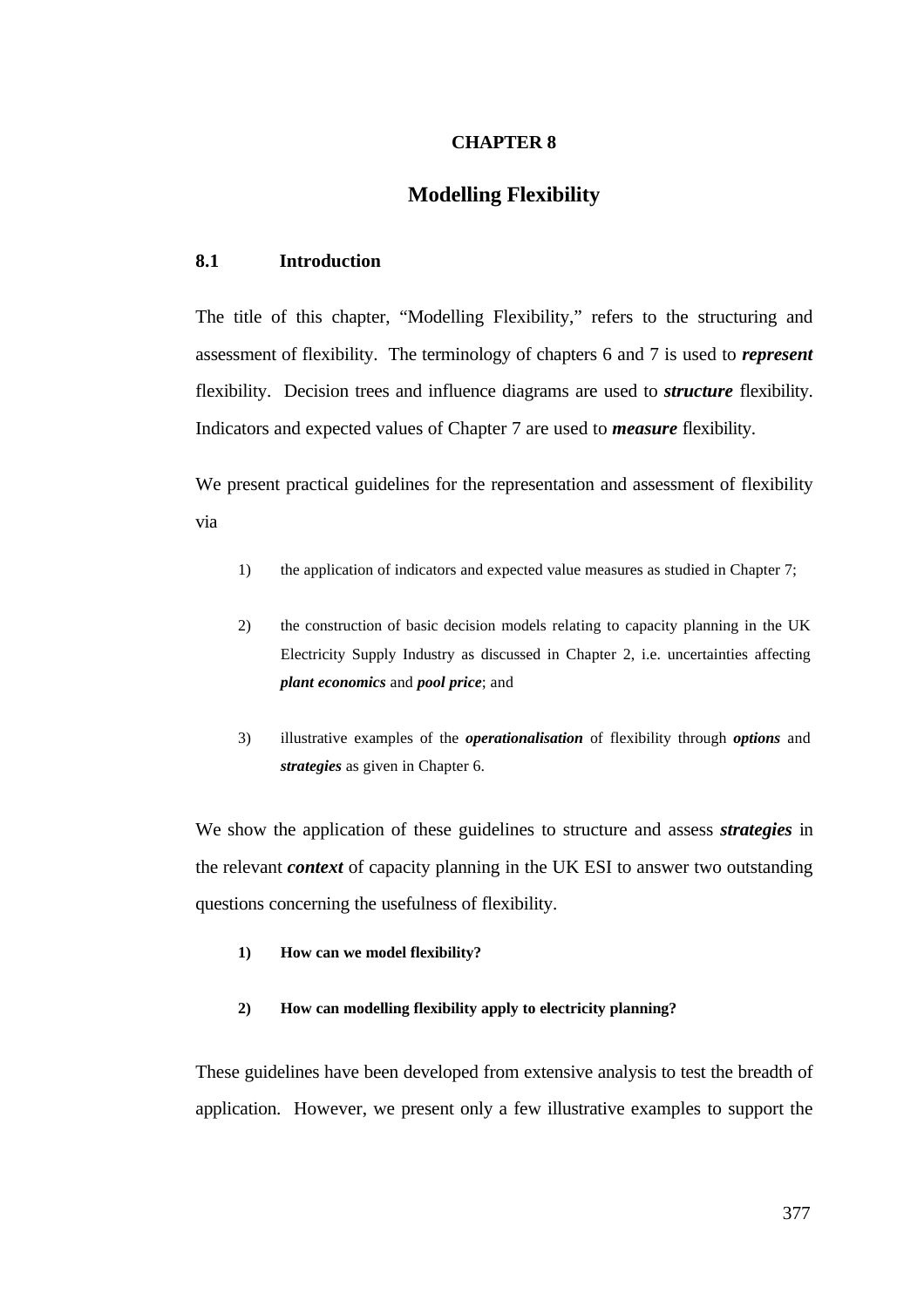main points, as they have already been analysed to the same level of depth as those in the previous chapter.

This chapter is organised as follows. Section 8.2 presents the guidelines for *structuring*. Section 8.3 presents the guidelines for *assessment*. Section 8.4 presents basic models of *plant economics* and *pool prices*, respectively, using the terminology and guidelines of previous sections. Section 8.5 presents generic examples of *operationalising strategies* of partitioning, sequentiality, postponement, and diversity. The final section 8.6 summarises the *guidelines* in brief.

### **8.2 Structuring**

The examples in Chapter 7 indicated some essential requirements in structuring flexibility for further assessment. "Structuring" refers to the representation of *types* and *elements* of flexibility to facilitate the analysis of flexibility and uncertainty. We propose the use of 1) decision trees and influence diagrams for structuring the model (section 8.2.1) in 2) a minimum of two stage sequence (section 8.2.2) with 3) three types of uncertainties, namely trigger, local, and external events (section 8.2.3).

## **8.2.1 Decision Analytic Framework**

The term "decision analytic framework" first appeared in Chapter 4 of this thesis as a proposal to make use of decision trees and influence diagrams to organise other techniques. Here the same term refers to a modelling framework of decision treebased techniques capable of *representing* and *assessing* flexibility. This framework is appropriate for "modelling flexibility" for the following reasons:

1) Flexibility is a *feature of modelling approach*;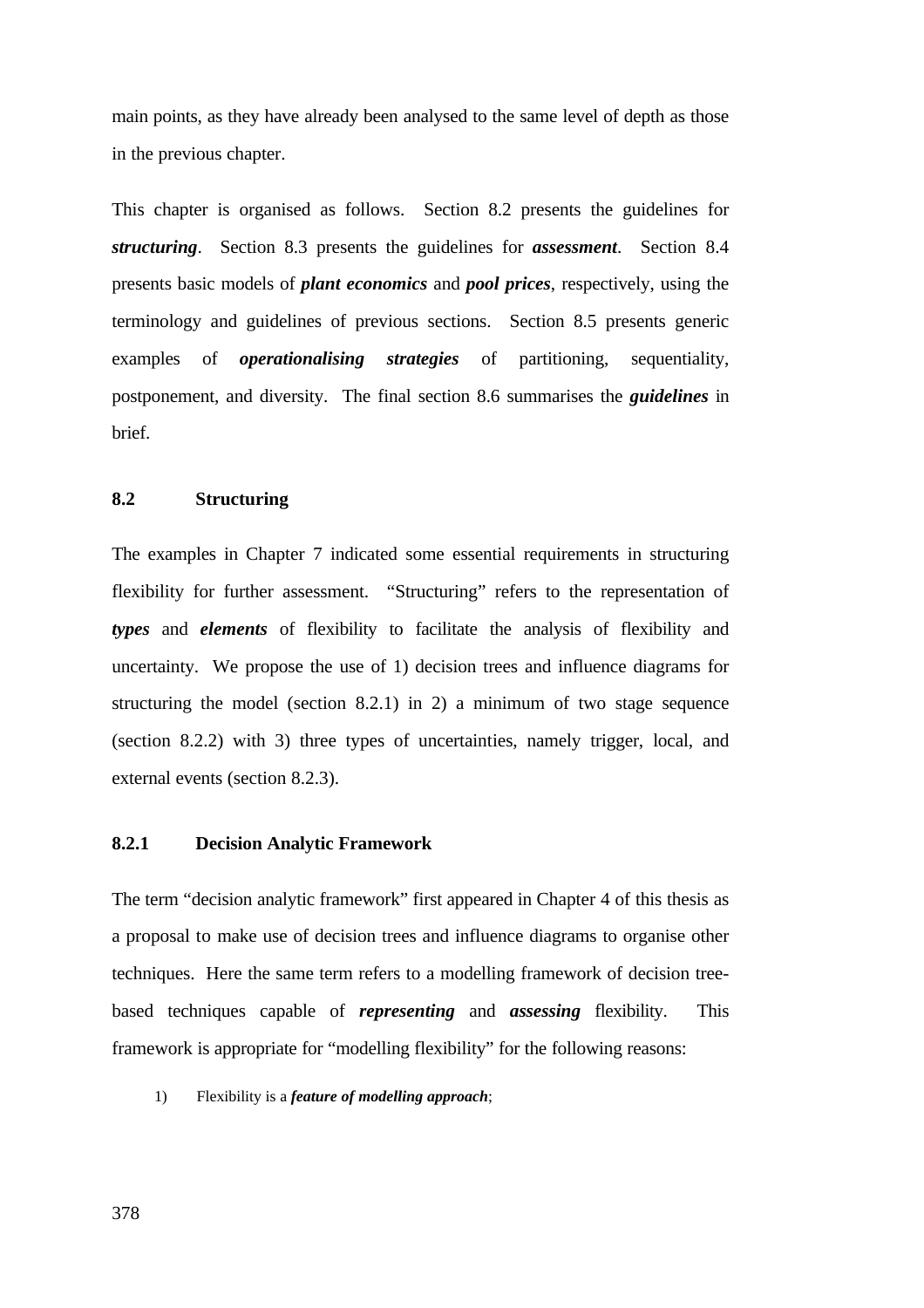- 2) Decision trees and influence diagrams are *structuring tools* for uncertainties, decisions, and contingency; and
- 3) This framework facilitates the representation of options and strategies in the *operationalisation of flexibility*.

#### **FEATURE OF THE MODELLING APPROACH**

Previous chapters have shown that flexibility has value only in the presence of uncertainty. Therefore measuring flexibility requires an approach that considers uncertainty by including and representing it in some form. This precludes the deterministic approach, i.e. one that assumes all uncertainties do not exist or have only one state. Other conceptual aspects of flexibility call for multi-contingency. This precludes the probabilistic approach, where the expanded risk analysis considers all uncertainties simultaneously. The formulation of a strategy to proceed, i.e. a course of action, requires the identification of paths. Decision analysis through use of decision trees allows the consideration of uncertainty, in terms of chance events and decision points.

Other methods of assessing and representing flexibility, as described in recent literature, are variants of the decision tree method of analysis, e.g. stochastic dynamic programming and contingent claims analysis, as discussed in chapters 4 and 6.

## **STRUCTURING TOOLS: DECISION TREES, INFLUENCE DIAGRAMS**

The decision analytic framework relies on influence diagrams and decision trees for structuring the problem. Influence diagrams are used to define conditionality and variable relationships. In influence diagrams, probabilities and values of dependent events can be assigned and expressed easily. Decision trees are used to define chronological sequences and uncertainty-flexibility mapping. In decision trees,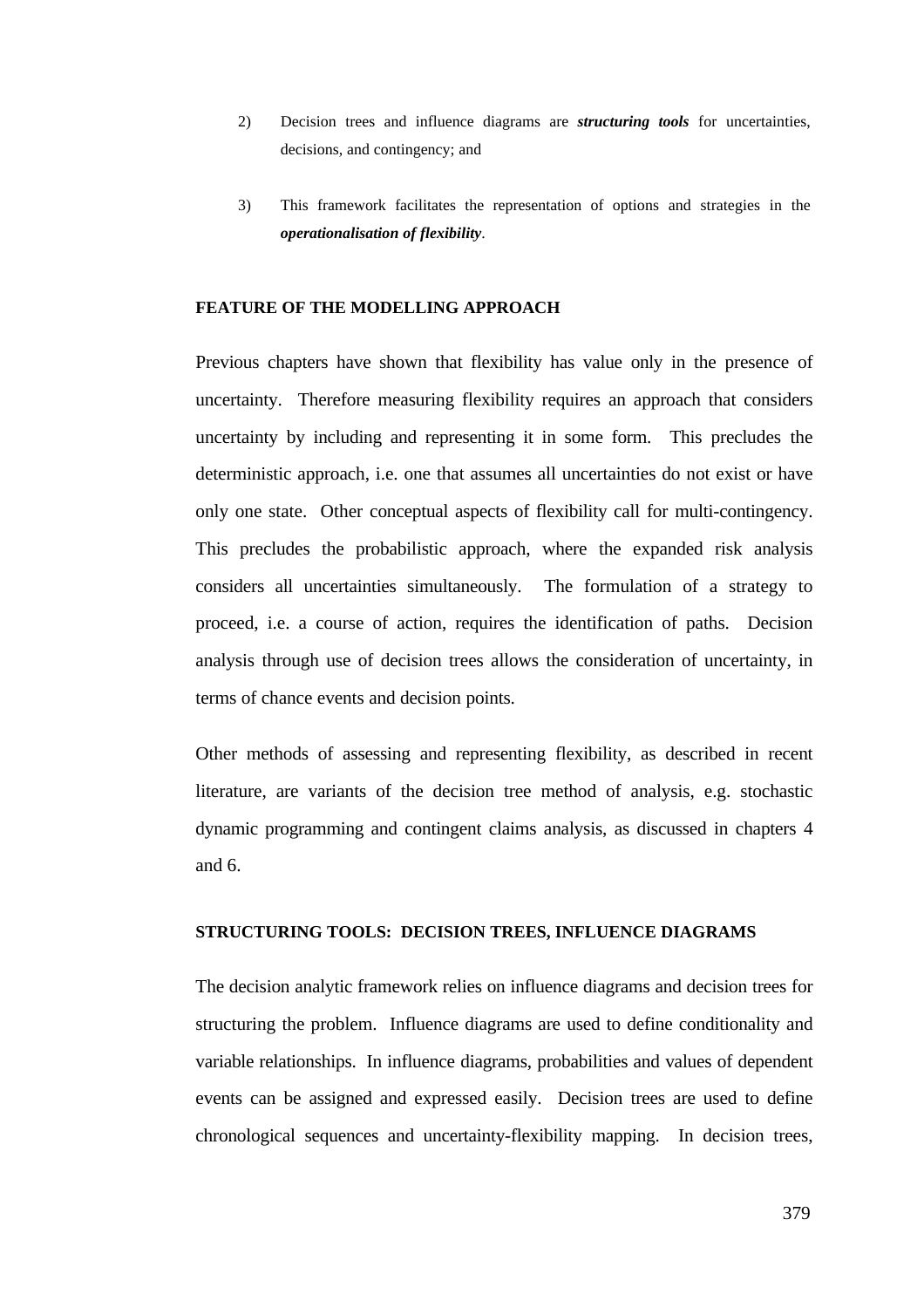decisions and uncertainties can be ordered as they occur. The combination of influence diagrams and decision trees facilitates the modelling of multi-staged decisions and uncertainty sequences.

#### **OPERATIONALISATION OF FLEXIBILITY**

As already shown in Chapter 7, this modelling framework facilitates the consideration of flexibility in at least 3 operationalisations: 1) options that exhibit flexible characteristics or provide flexibility in some way, 2) the sequentiality strategy by node decomposition, and 3) the postponing strategy by node reordering. The latter two strategies (illustrated in section 8.5) are based on Merkhofer's proposal of EVPI for decision flexibility, involving the evaluation of knowing before deciding versus deciding before knowing.

- 1) Decision analysis is specifically about decisions and choices. Options are represented as states of a decision. In Chapter 7, Hobbs et al (1994) and Schneeweiss and Kühn (1990) operationalise flexibility via options.
- 2) Decomposing a decision into sub-decisions is an example of sequentiality or staging, one of Mandelbaum's (1978) sources of flexibility, as it gives the decision maker more control over each sub-decision as well as the opportunity to obtain more information pertaining to each sub-decision.
- 3) One way of obtaining flexibility is by examining the extent to which decisions and trigger events can be re-ordered to get higher payoffs. Insight into timing gives the possibility of postponing a decision until its trigger event occurs. Likewise, flexibility is increased if trigger events can be identified and introduced.

In addition to the above supporting arguments for decision analysis as a modelling framework, we recall that expected value measures of Chapter 7 have succeeded in capturing the favourability aspect of flexibility and generally perform well albeit with caution. Since expected values are based on decision analysis, this suggests that decision trees provide an automatic "flexibility calculus." We also cite the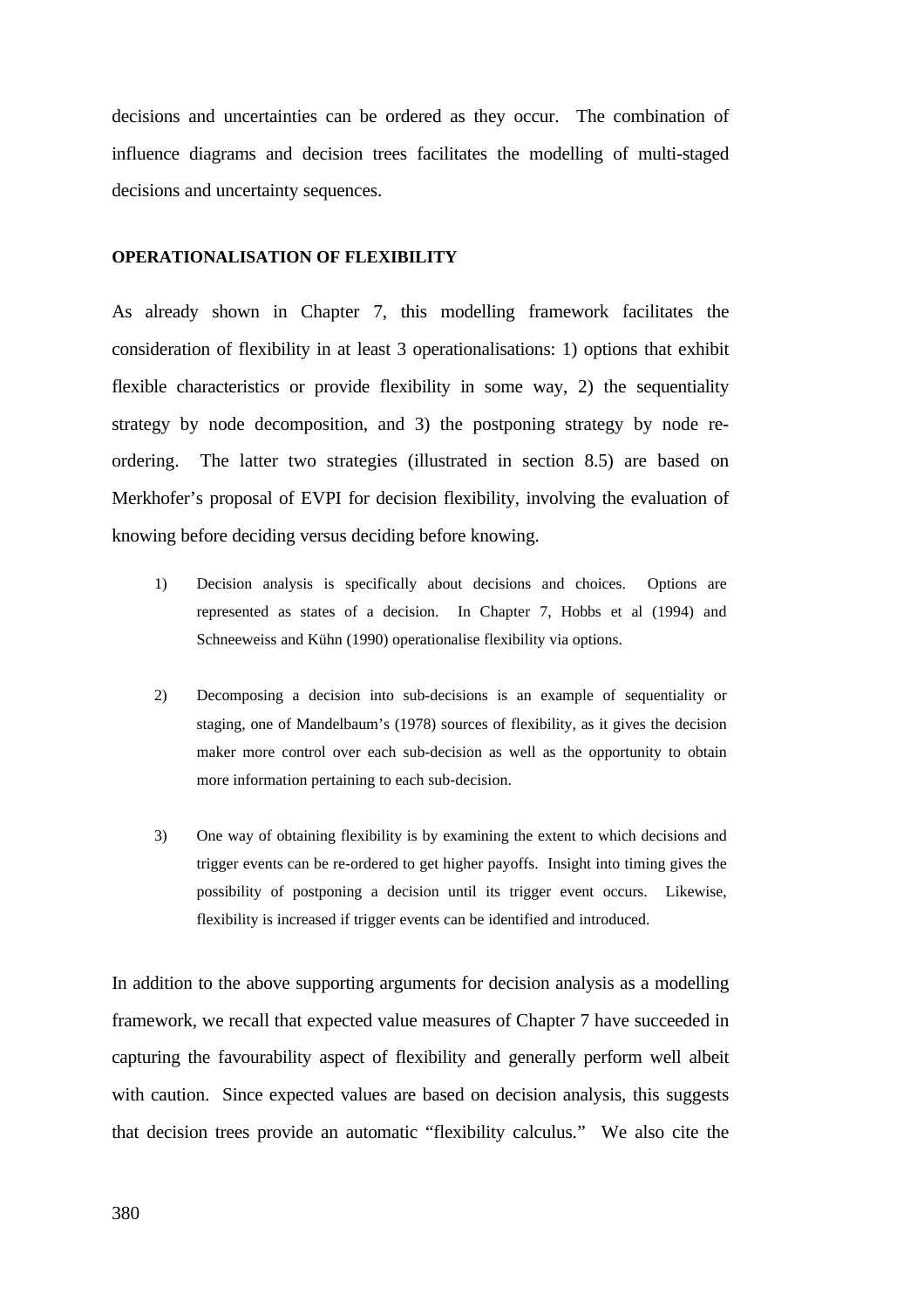rationale for such a framework from Chapter 4, e.g. technique familiarity, software availability, sophistication of presentation, computation, and nodal linkages between decision trees and influence diagrams.

# **8.2.2 Two Stage Decision Sequence**

We represent the potential or capability to change as a decision sequence in a minimum of two stages, in which flexibility is associated with the first stage but only realised in the second stage.

#### **FIRST STAGE**

The first stage contains at least two choices, each providing a different level of flexibility. The two choices correspond to the activating initial position and default option. The choice that provides future flexibility, i.e. the activating initial position, is assigned a payoff, i.e. the purchase of this flexibility at a cost, called the *enabler*.

#### **SECOND STAGE**

The second stage includes an *uncertainty-flexibility mapping* in which the area of uncertainty is mapped to the type of flexibility, i.e. *trigger event* to flexibility decision. Within this mapping, there is also an implicit assignment of *trigger state* to the choice that leads to a favourable outcome. *Likelihoods,* reflecting the probability of realising this future favourable potential, are assigned to trigger states.

For example, flexibility of capacity size, as defined by the ability to adjust total capacity in the system according to need, depends on demand uncertainty. The variation in demand levels can be met by adjusting capacity size. There may be several choices in the second stage, but they lead to favourable payoffs only if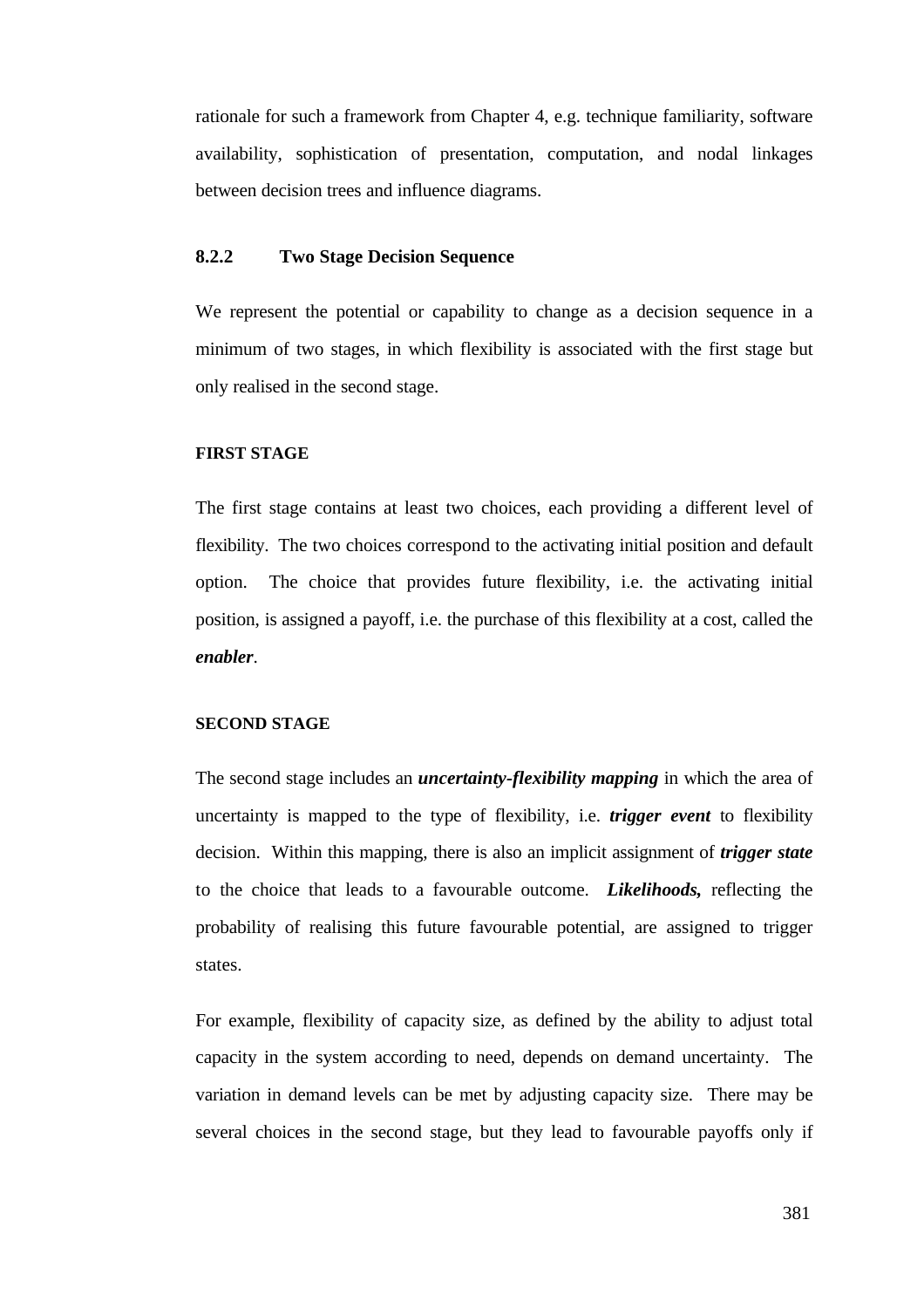trigger states of the uncertain event occur. If demand is high, then high capacity is useful. If demand is low, then low capacity is useful. Thus the flexibility of capacity size purchased by the first decision is determined once the trigger event is known. The alternative that does not lead to flexibility is not affected by the trigger event. For example, if flexibility of capacity size is not provided, then demand uncertainty has no effect on the subsequent payoff.

The choices available at the second stage depend on the choice selected in the first stage. The second stage consists of the exercise decision which carries possible further cost (*disabler*) and a return payoff (*motivator*). The payoff depends mainly on the outcome of the trigger event, an uncertainty that is resolved after the first decision but before the second.

This two stage cycle can be repeated. Furthermore, each stage can be composed of decision/chance node sequences, i.e. nested sub-trees.

#### **8.2.3 Local and External Events**

Besides trigger events, there are other uncertainties that affect final payoffs. Local and external events occur after the second stage decision. *Local events* are those that affect payoffs irrespective of flexibility. For example, in considering flexibility of the capacity size of a coal-fired plant, the uncertainty of renewable technologies has no effect on the second stage decision but has consequences on the final payoff. *External events* are those uncertainties that affect all choices in the first stage decision: to provide or not to provide flexibility. For example, pool price uncertainty affects all choices of plant investment. These uncertainties are not usually independent. We distinguish these three types of uncertainties (trigger, local, and external events) as they are important in modelling flexibility.

Figure 8.1 depicts the above terminologies. In Stage 1, the decision maker chooses between "Purchase flexibility A" at a cost (enabler) called "Premium" and stay with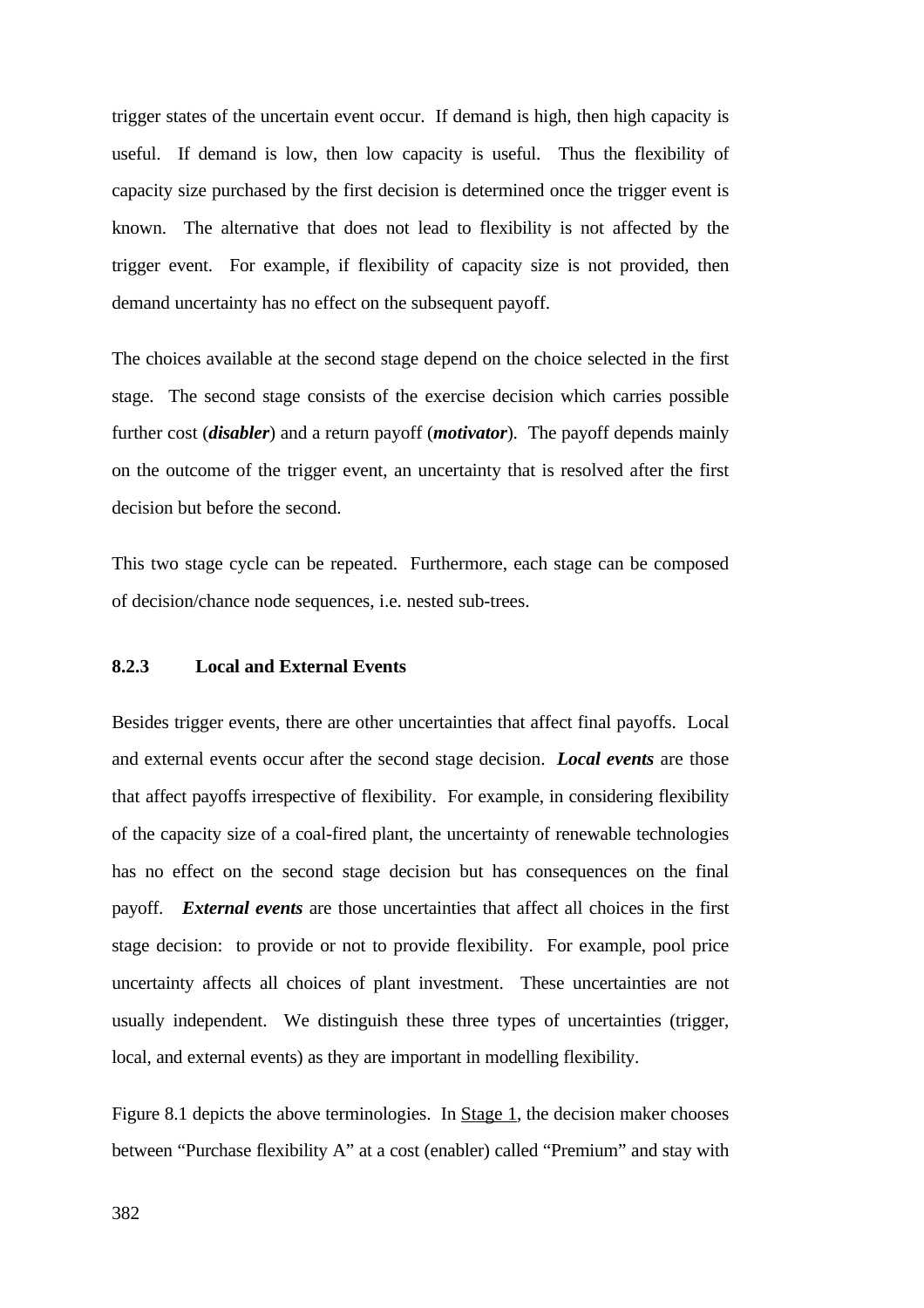the status quo of "No flexibility B." The existence of Stage 2 is only meaningful if the Trigger Event precedes it. "Option 1" in Stage 2 gives the best payoff if "Trigger state 1" occurs. Similarly "Option 2" gives the best payoff if trigger State 2 occurs. If none of the trigger states occur, the "Don't Exercise" option in Stage 2 gives the most favourable payoff. The payoffs associated with the first stage choice of "Purchase flexibility A" are affected also by the states of Local Event A and External Event. For the "No flexibility B" case, the payoffs are affected by Local Event B and External Event.





The associated influence diagram in figure 8.2 shows that Trigger Event does not affect the payoffs for B. Similarly, Local Event B does not affect A. However, External Event affects both A and B.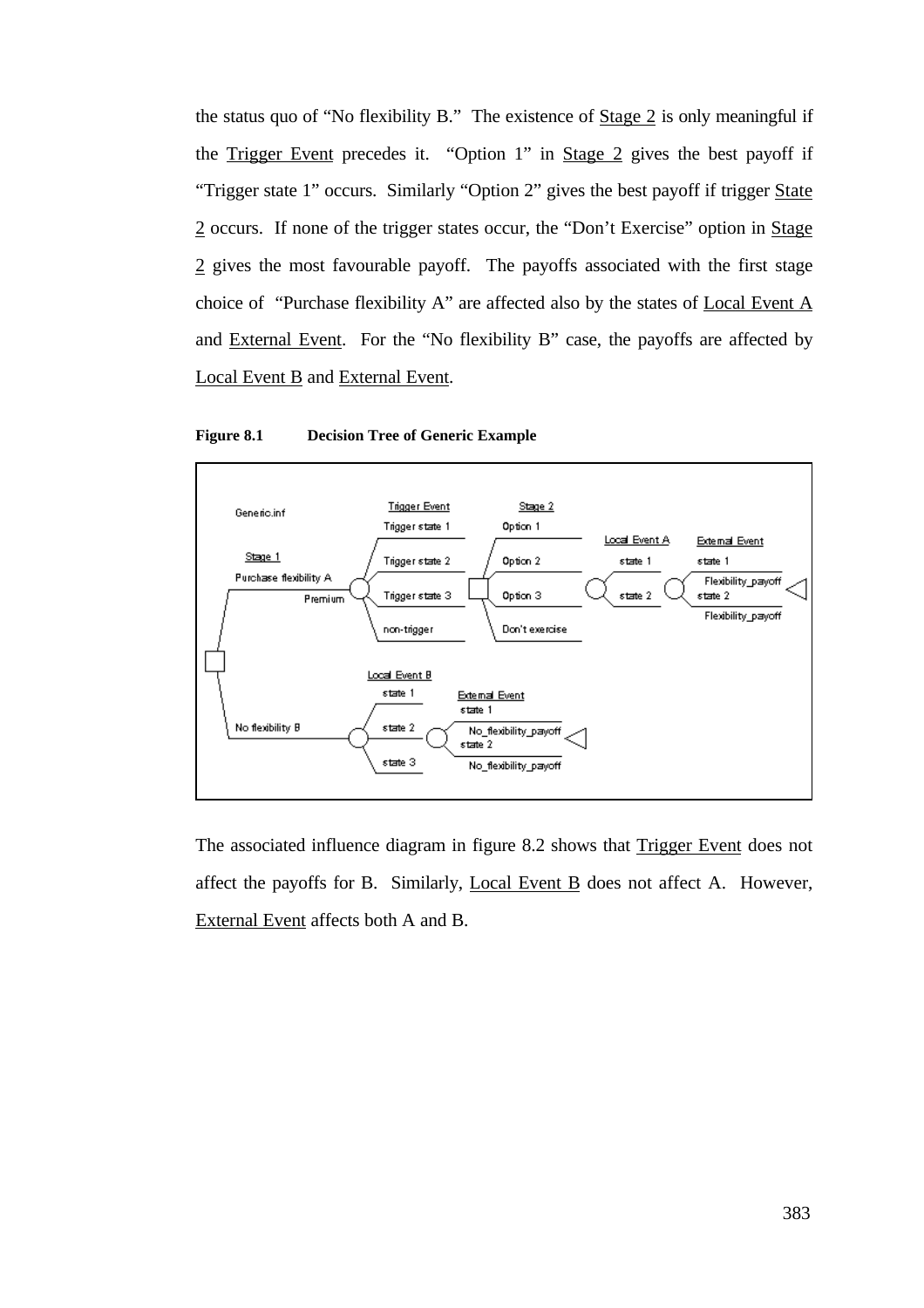

**Figure 8.2 Influence Diagram of Generic Example**

Such a model of flexibility may contain several trigger events, local events, and external conditions associated with first and second stage decisions. There may be many stages in such a decision tree, but each stage that realises a type of flexibility is preceded by its corresponding trigger event. Modelling flexibility contrasts the flexibility provided by a course of action with the lack of flexibility in another, which is called the "status quo case" or "default option".

## **8.3 Assessment**

The assessment of flexibility refers to measuring flexibility, trading off aspects of flexibility, and comparing options or strategies that differ in the degree of flexibility they provide. This assessment depends on the level of complexity, which spans the spectrum from "simple" to "complex." For simple problems, structuring is not necessary, and *indicators* are sufficient for measuring flexibility. More complicated problems require model structuring and assessment using indicators and expected values.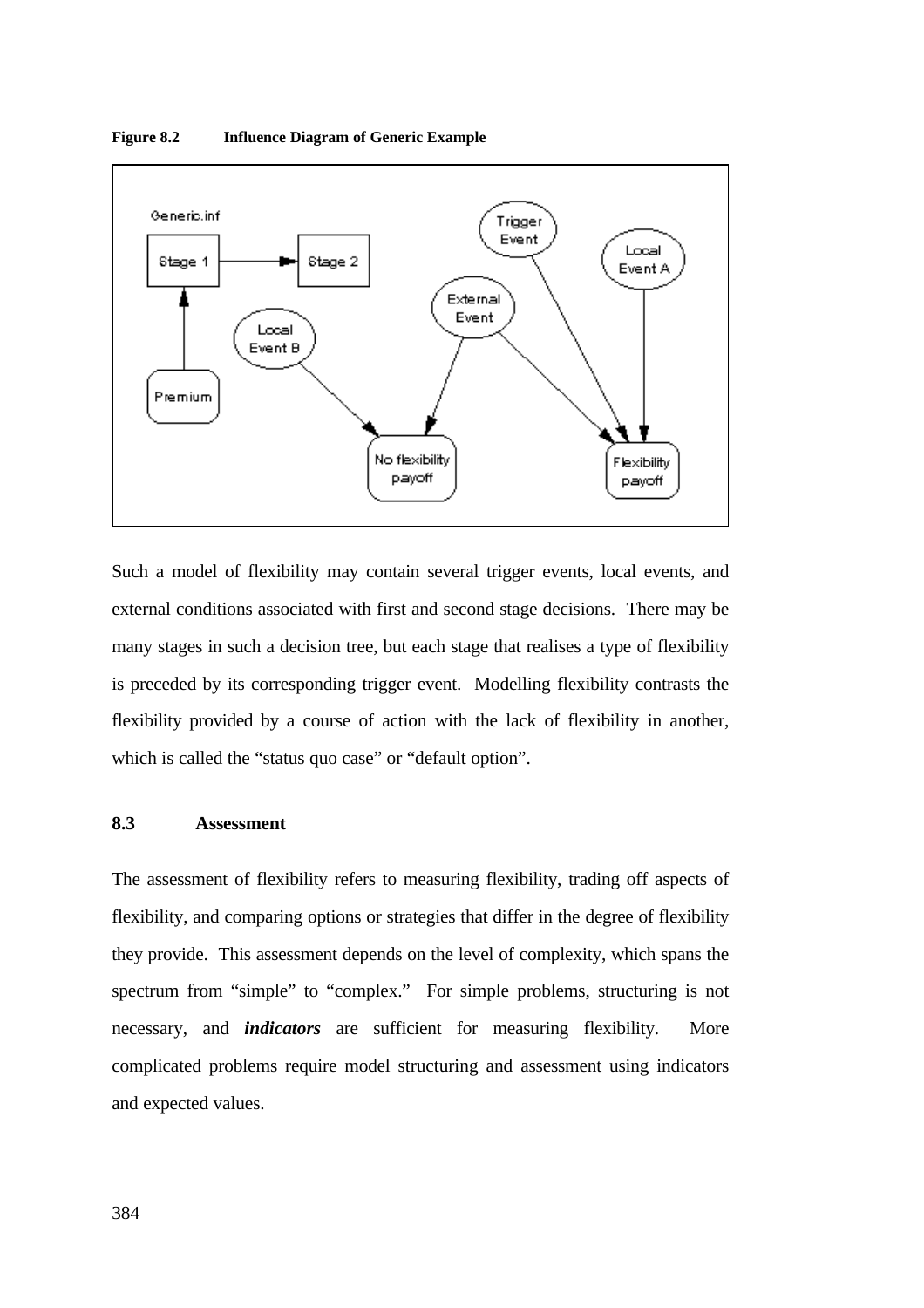#### **8.3.1 Simple Problems**

Simple problems do not require structuring, although structuring helps to identify the relevant indicators for measuring flexibility. These problems include 1) options; 2) strategies that concern individual elements (aspects) of flexibility, e.g. reducing resistance to change; and 3) strategies related to options, e.g. searching for additional options. The latter two examples are means to increase the boundaries of the solution space, thereby enlarging the choice set. We explain these three types of problems below.

- 1) *Operationalisation by options* has already been discussed in Chapter 7, e.g. examples of Hobbs et al and Schneeweiss and Kühn. Simple problems involve the choice between two investments that offer different levels of flexibility, whether or not to enter into a contract that provides flexibility, and adding a plant that exhibits a characteristic that promotes flexibility. Hirst (1989) discusses plant characteristics that offer more flexibility.
- 2) *Reducing resistance to change* by removing or relaxing constraints is another way to increase the number of second-stage options. Examples of this source of flexibility in the electricity industry are buying permits to pollute (this relaxes or eliminates the emissions constraint), entering into contracts to fix electricity prices (so that the pool volatility does not have an influence), and supply contracting to eliminate volatility in fuel prices.
- 3) *Searching for additional options or actions* obviously increases flexibility because it increases the number of choices (if available and if found). However, the benefits gained from this strategy must be weighed against the costs of searching.

The uncertainty to flexibility mapping is used to identify the relevant indicator in each case. We suggest the use of appropriate indicators to trade off conflicting aspects of flexibility, such as number of choices vs expected returns, responsiveness vs likelihood, and enabler vs motivators. Formal methods of trade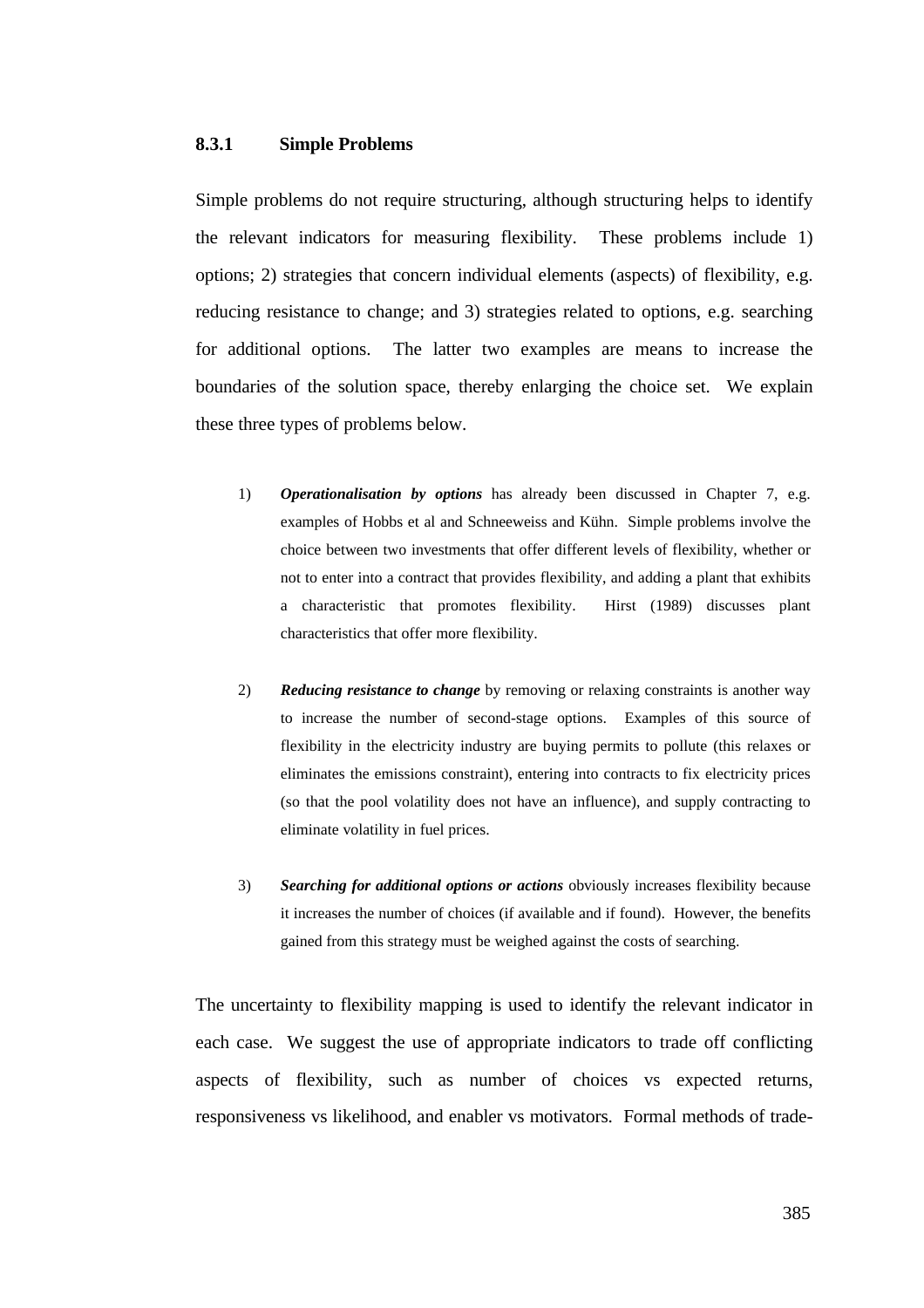off analysis can be found in the decision analysis literature, e.g. dominance, ranking, elimination by dominant criteria, and multi-attribute analysis.

# **8.3.2 Complex Problems**

More complicated problems require structuring, as they involve several indicators, multiple stages, multiple states, etc. Because of the dimensionality implied by these problems, indicators may not be sufficient for assessment. In such cases, it is also necessary to examine the structure of the decision tree, e.g. counting and tracing the decision paths.

The type of measure to use for assessment depends on the structure of the problem. With respect to the examples studied for the development of these guidelines, we classify complex problem structure into four categories in table 8.1.

| Category | <b>Description</b>                                                                                     | <b>EV</b> Measure                                                                                                                                     |
|----------|--------------------------------------------------------------------------------------------------------|-------------------------------------------------------------------------------------------------------------------------------------------------------|
| 1)       | Flexibility vs No flexibility                                                                          | Hobbs' Relative Flexibility Benefit                                                                                                                   |
| 2)       | Different degrees of flexibility due to<br>calibration, partitioning, special cases of<br>diversity    | Schneeweiss and Kühn's<br>Normalised Flexibility Measure                                                                                              |
| 3)       | Postponement, sequentiality, and staging (to<br>do with re-ordering or decomposing a<br>decision tree) | Merkhofer's EVPIGUF                                                                                                                                   |
| 4)       | <b>Others</b>                                                                                          | Use expected value measures with<br>care, and supplement with<br>indicators (to resolve conflicting<br>aspects of flexibility, e.g.<br>favourability) |

**Table 8.1 Problem Categories and Expected Value Measures**

To give an example of the 4th category of problem structure, we discuss the *timing decision*, which is one of the main decisions in capacity planning. In the decision analysis context, Hirst (1989) treats the timing decision as a function of *waiting for perfect information* (advance notice of future load requirements) or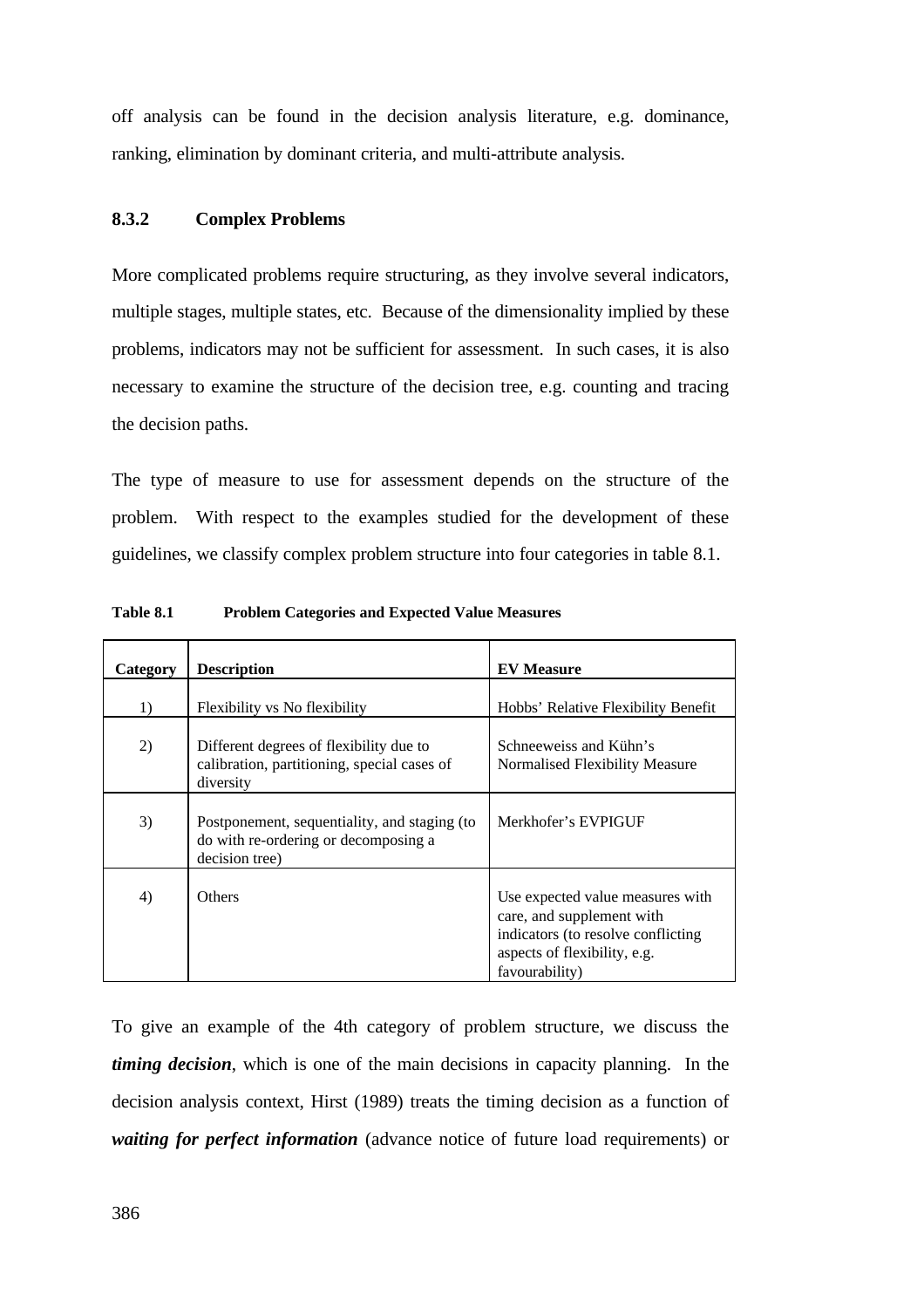*relying on imperfect information* (forecast of future demand) and shows that plants with short lead time and small modular unit size are more flexible than those with long lead time and large unit sizes. Figure 8.3 illustrates his example which demonstrates the trade-off between the costs and benefits of flexibility. A utility must provide for new load, the timing of which is uncertain. If it chooses to build a plant that takes ten years but new load arrives before the plant is ready, it will incur a high cost of 43.41  $\phi$ /kWh. On the other hand, if it chooses to build a shortlead time plant, it can afford to wait three years to get more information. The uncertainty to flexibility mapping in this case corresponds to the *timing of the new load* and the *lead time of the new plant*.



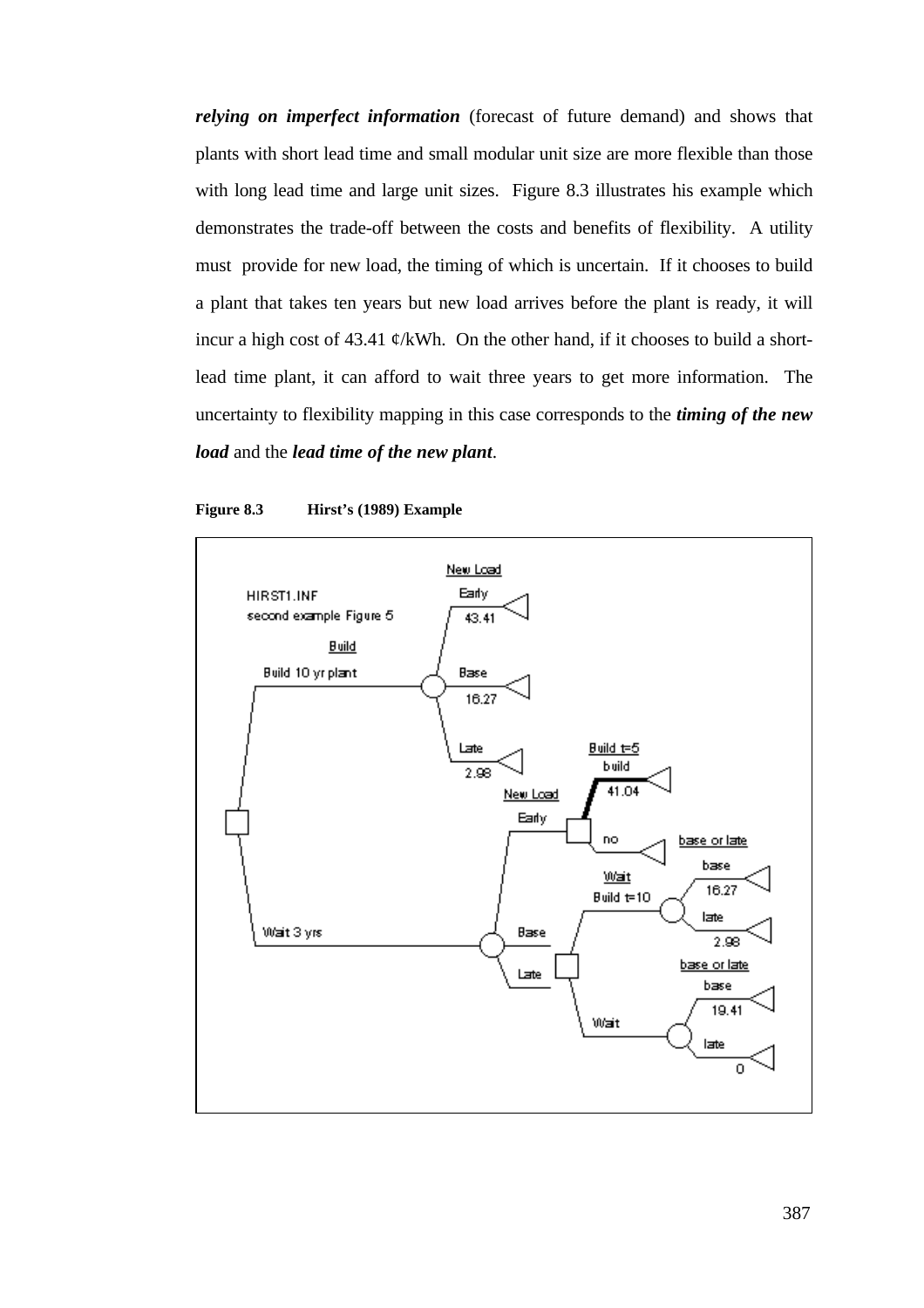# **8.4 Capacity Planning in the UK Electricity Supply Industry**

For illustrative purposes, we simplify capacity planning to focus on individual decisions for the operationalisation of flexibility. We consider a typical utility's decision of whether or not to add a plant to its existing portfolio, similar to Hobbs' example in the previous chapter.

The uncertainties affecting the decision can be grouped into those affecting generation *cost* and those affecting *revenue*. We categorise the areas of uncertainties in table 2.6 into uncertainties affecting costs (*plant economics*) and revenues (*pool price*) in the following table 8.2.

| <b>Areas of Uncertainty</b>                     | <b>Cost</b> | <b>Revenue</b> |
|-------------------------------------------------|-------------|----------------|
| Plant Economics: capital, running costs         | $\ast$      |                |
| Fuel: price, supply                             | ∗           |                |
| Demand: shape, growth                           | $\ast$      | ∗              |
| Technology: performance, lead time, competitors | ∗           | ∗              |
| Financing requirements                          | ∗           |                |
| Market: volatilities of the pool                |             | ∗              |
| Political/regulatory                            | $\ast$      | ∗              |
| Environment                                     | ∗           |                |
| Public                                          | ∗           | ∗              |

Figure 8.4 depicts the decision tree, where the first stage decision consists of choosing to invest (in X or Y technologies) or not invest (status quo). The uncertainties surrounding the running cost of X called Plant X act as the local event for X and uncertainties surrounding the pool price called Pool act as the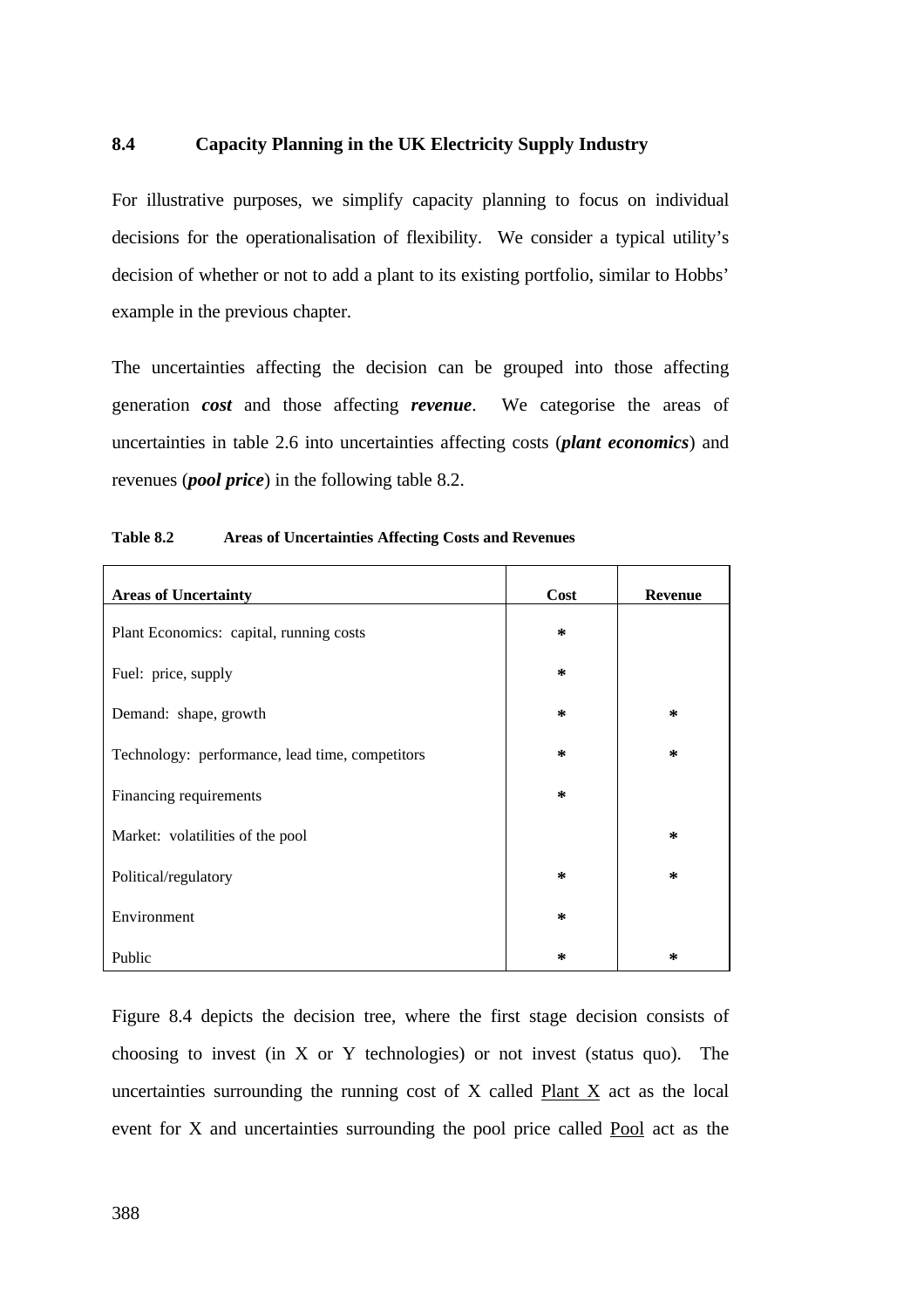external event for all three choices in the first stage. In the next two sub-sections, we decompose the corresponding chance nodes Plant and Pool to show how uncertainties and decisions can give insight to flexibility.



#### **Figure 8.4 Electricity Planning Example**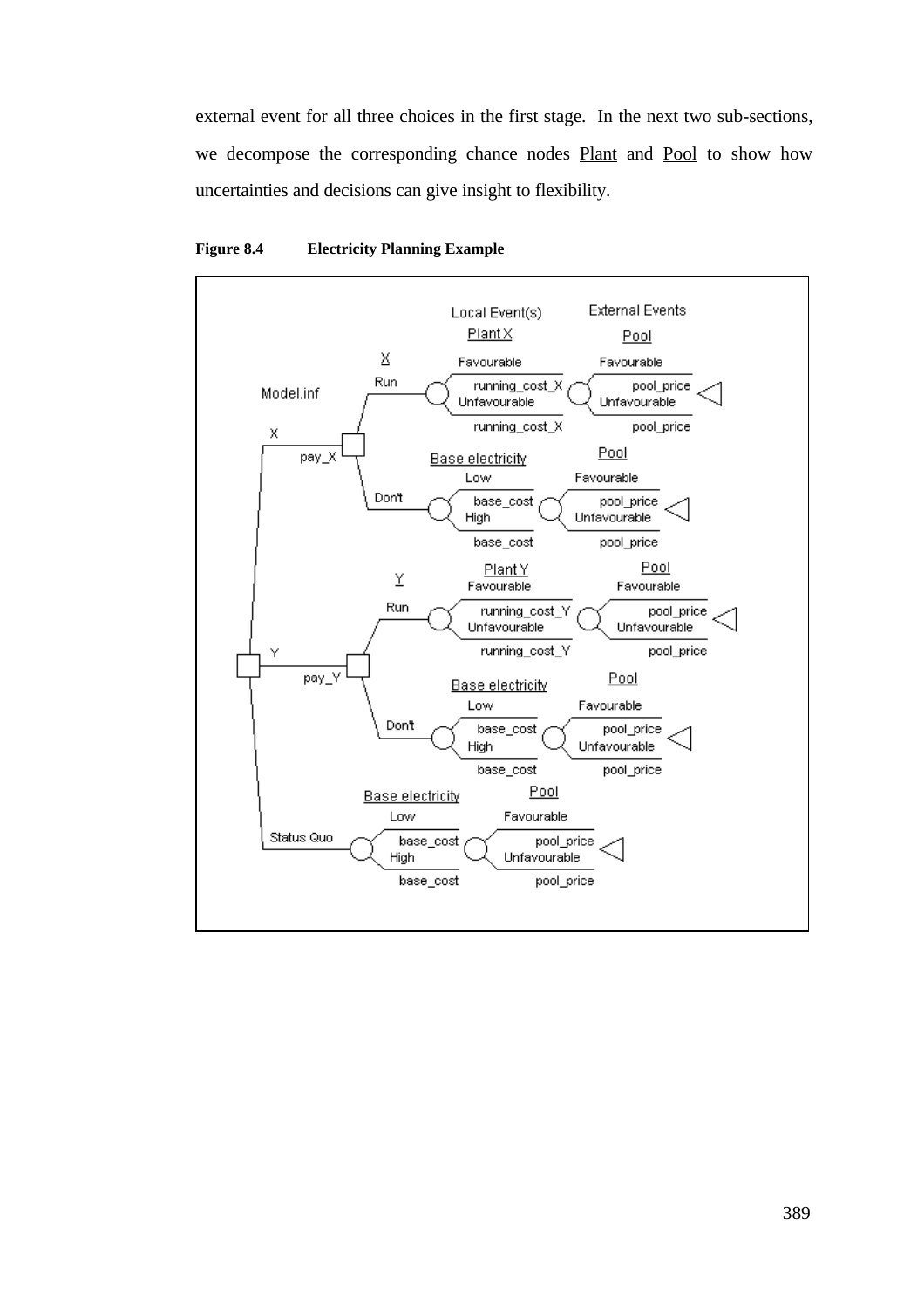## **8.4.1 Plant Economics**

We discuss how to represent and deal with uncertainties that affect plant economics using the concept of flexibility. We have already extensively studied plant economics in the first pilot study of this thesis (appendix A). These formulae are based on IAEA's (1984) method of levelised costs to approximate the average costs over the life of the plant.

We translate and extend the spreadsheet model of appendix A into a decision model via an influence diagram in figure 8.5. Proceeding from left to right, this diagram shows how the variables are related. The left most nodes are direct inputs to the plant economics model, often areas of great uncertainty, as described in Chapter 2. The nodes in the middle correspond to levelising constants. The nodes on the right are components of the final levelised cost, namely, Invest/kWh, Fixed O&M/kWh, Variable O&M/kWh, Fuel Cost/kWh, and Carbon Tax/kWh. The Carbon Tax component indicates the plant's environmental performance. It is included to reflect environmental and regulatory uncertainty.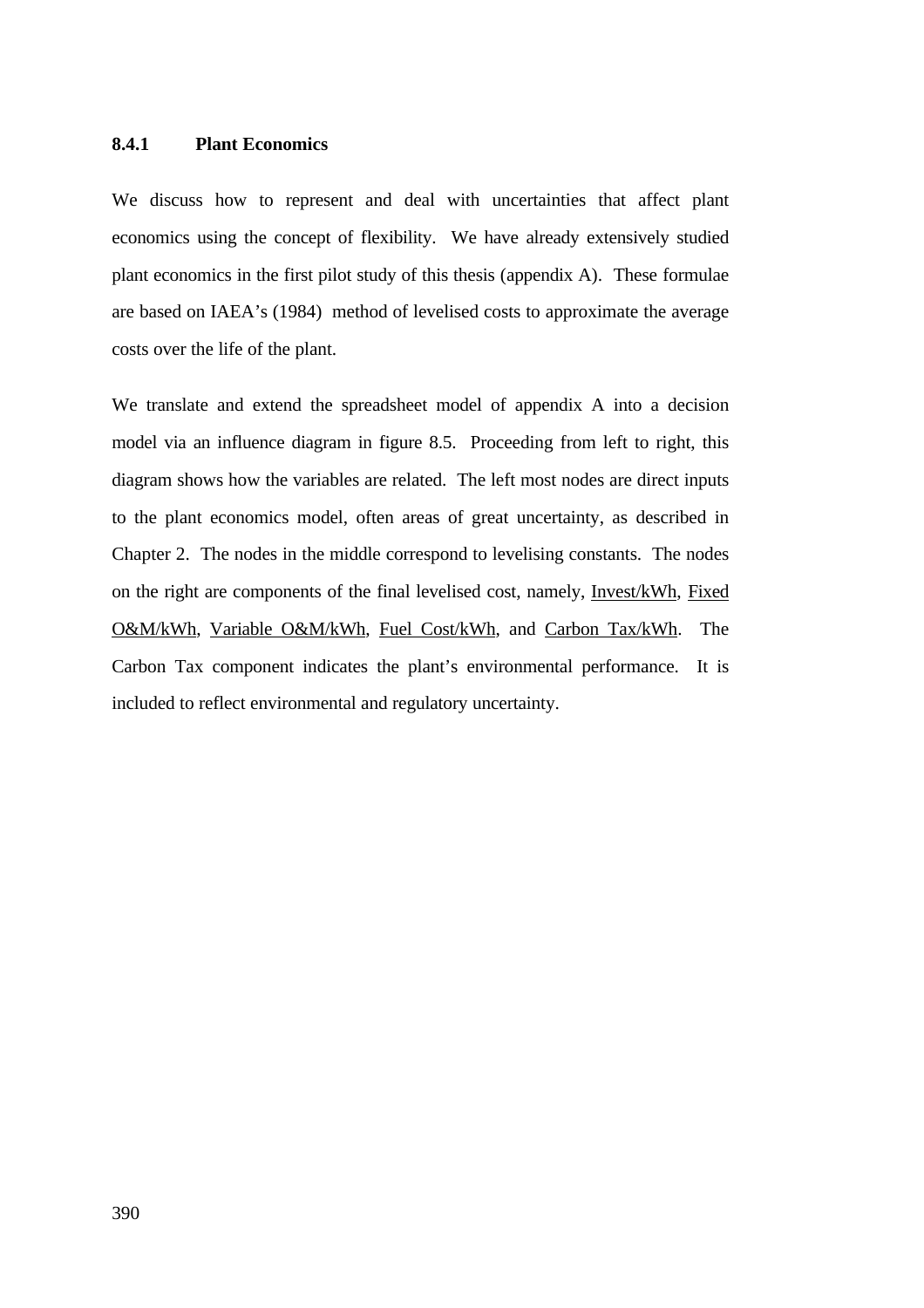

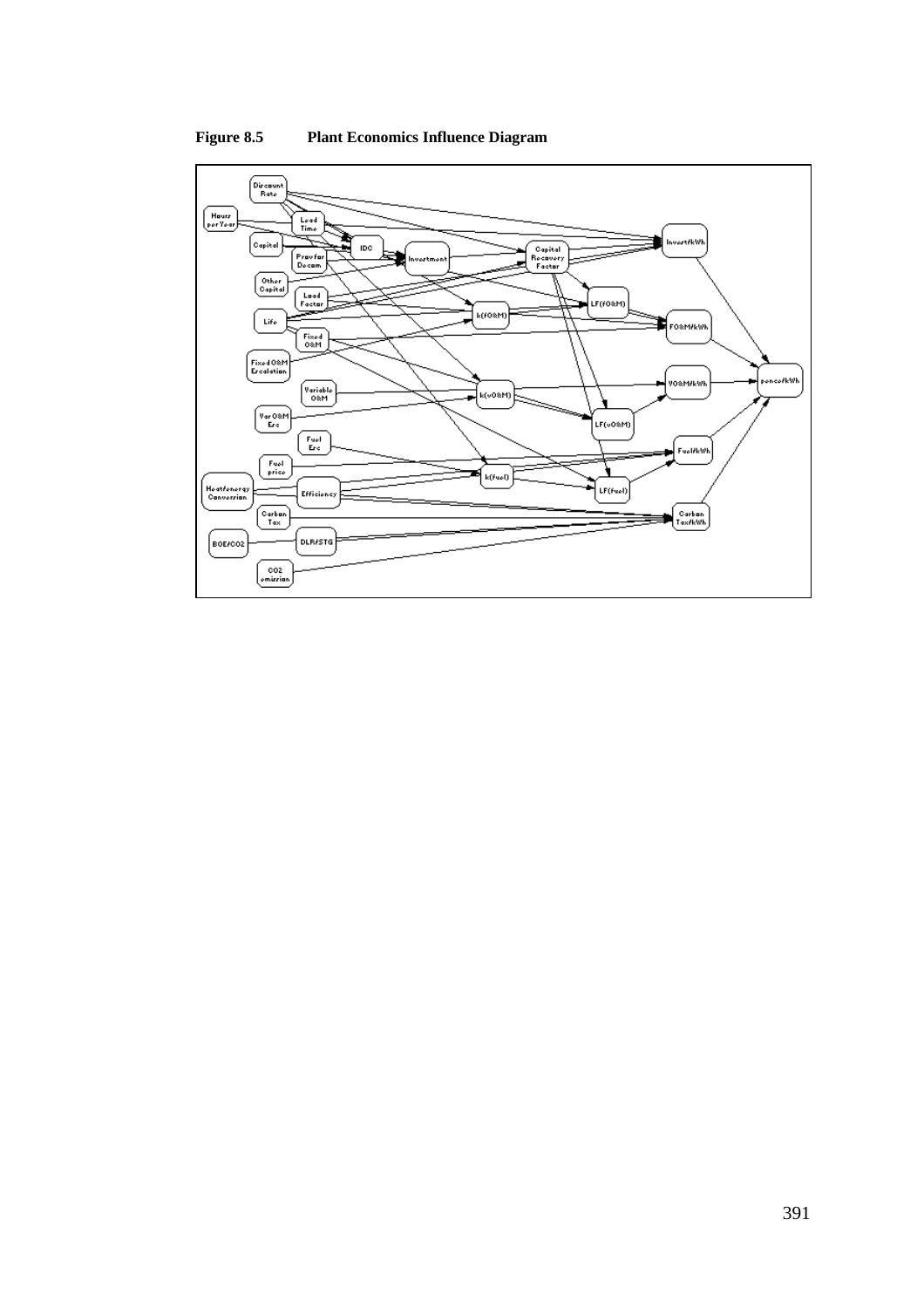Figure 8.6 shows a possible configuration of the capacity planning problem any operationalisation of flexibility. Typically, we would invest and then run the plant when it is ready. The local events for plant X include the uncertainties of lead time, fuel price of plant X, and fuel escalation rate for plant X. The local events for plant Y are lead time and fuel price. The no-investment option serves as the status quo. The external events Pool Price and Base\_elec\_costs affect the payoffs of investing in X, Y, and None.





Flexibility can be introduced in several ways: 1) option  $X$  or  $Y$  exhibits flexible characteristics or provides flexibility in response to given uncertainties; 2) plant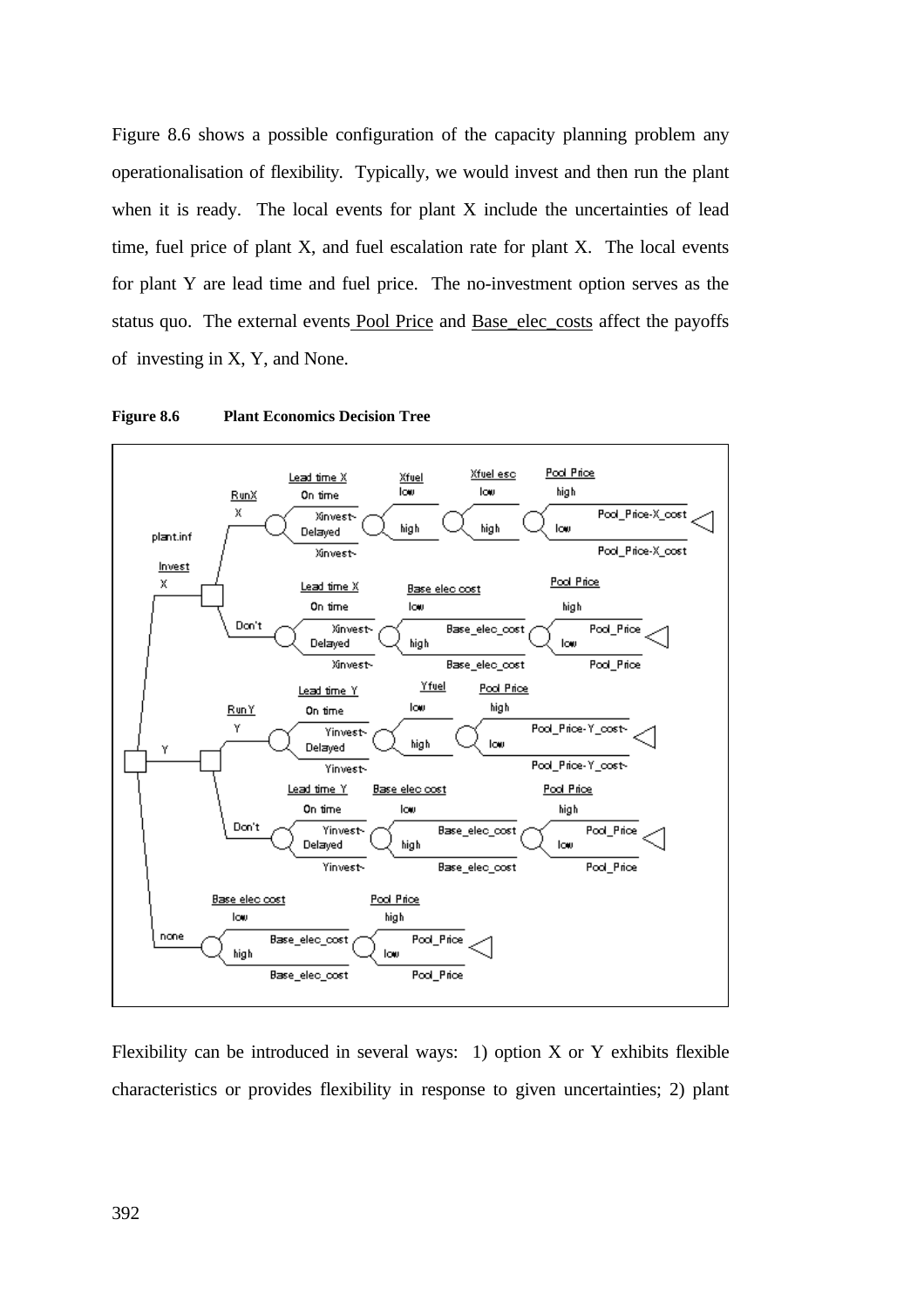characteristics, such as lead-times, are changed; and 3) decisions on investment are delayed until relevant uncertainties (trigger events) are resolved.

To analyse the flexibility provided by the investments X and Y, we must re-order the nodes so that the trigger event precedes the second stage decision. The first stage investment decision precedes the trigger event for the flexibility decision of whether to run or not. Without this trigger event, there is no additional flexibility that  $X$  and  $Y$  can introduce to the system. The flexibility that investment  $X$  or  $Y$ brings to the picture is simply the second stage decision of running the new plant if the trigger states of the trigger events occur.

If the external event Pool Price is made a trigger event for both X and Y, we see immediately that X and Y are more flexible than the status quo "none" option. If lead time is made the trigger event, then the fixed capital cost is known before any running costs are incurred. However, the subsequent decision that determines the amount of flexibility must be able to capitalise on this information.

# **8.4.2 Pool Price**

The elements in the pool price have been designed to encourage or discourage new capacity investments. Described in greater detail in Chapter 2, the *capacity payment*, also called the availability payment, is the expected cost of unserved energy given to the generators in addition to the SMP for those plants called to run during a given half-hour. The capacity payment, (VOLL - SMP)LOLP, is composed of the Value of Loss of Load, the System Marginal Price, and the Loss of Load Probability. Together (SMP + capacity payment) they comprise the Pool Input Price (PIP).

A plant that has been declared available may or may not get bid into the pool. A plant that gets bid into the pool may or may not set the SMP for that half-hour. A plant that gets bid into the pool may or may not get called to run. These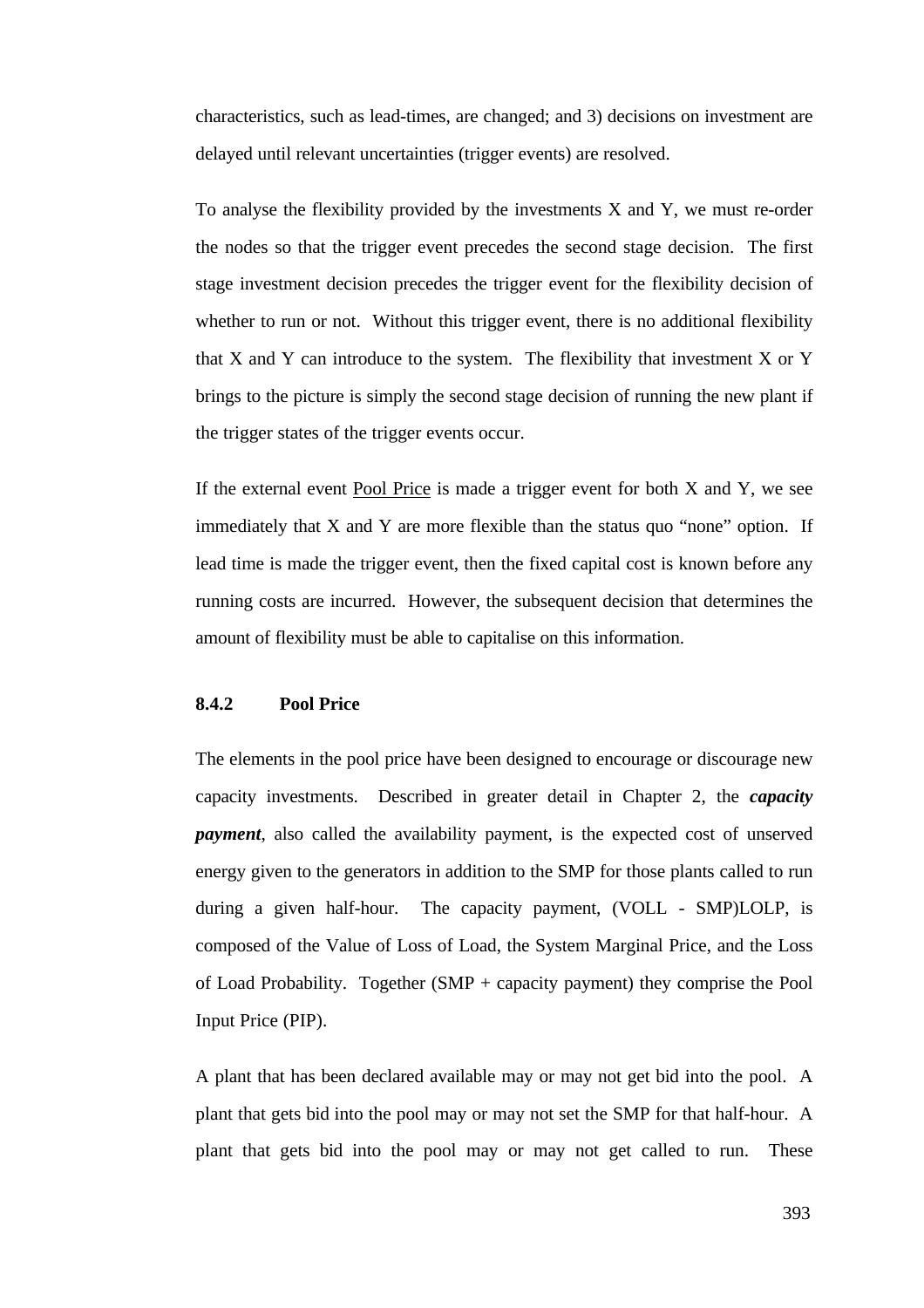uncertainties together with actual demand level and total capacity in the system are market uncertainties that affect the overall price of electricity. Those plants that have been bid into the pool but not called to run receive the capacity payment because their declared availability ensures against loss of load.

The influence diagram of figure 8.7 shows the relationships between variables in the pool price formula which indicate market uncertainty and also affect the investment decision. This influence diagram is similar to the causal loop diagram of the system dynamics study of Bunn and Larsen (1992) but without cycles.



**Figure 8.7 Pool Price Influence Diagram**

We construct the decision tree (figure 8.8) to parallel the plant economics formulation of the previous sub-section. The utility has three choices in the first stage: invest in plant X, invest in plant Y, or do not invest at all. The levelised investment costs (pence/kWh) for X and Y are Pay\_X and Pay\_Y respectively. After investing in a plant, it can be declared available and bid into the pool.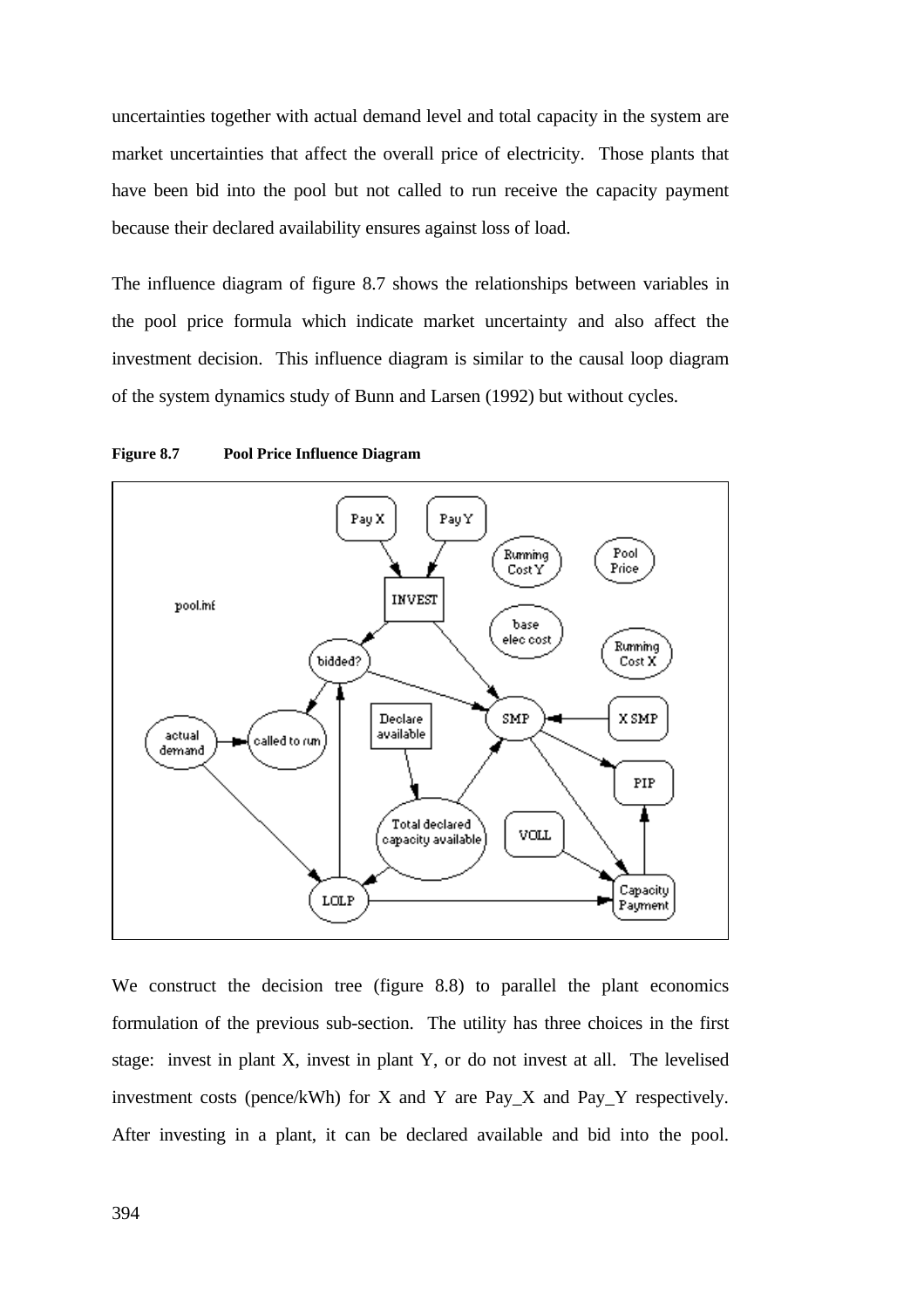Whether or not the plant gets bid depends on the expected demand and total declared capacity available, which determine the LOLP. Whether or not it actually gets called to run in the corresponding half-hour next day depends on the actual demand.



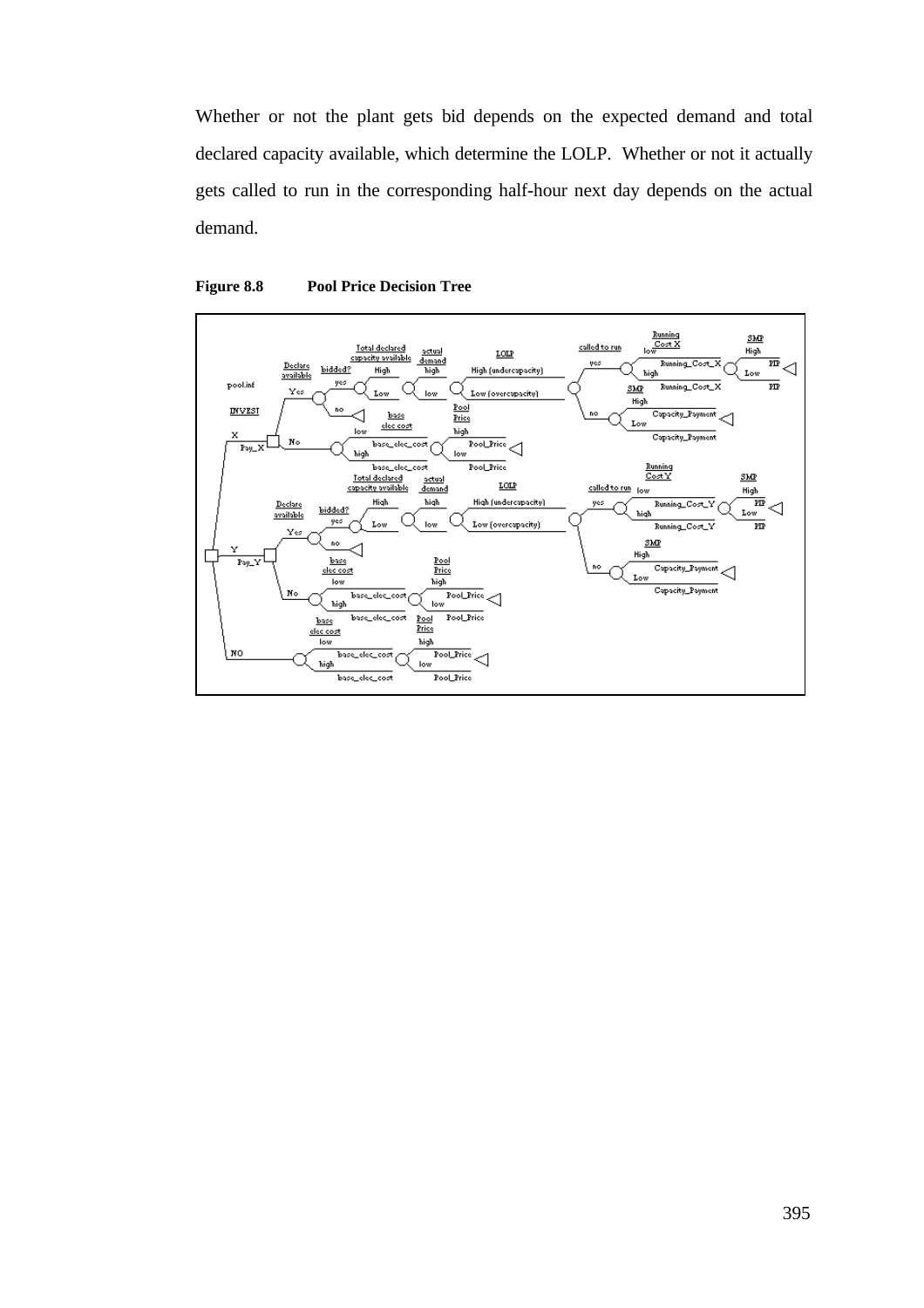We specify  $X$  and  $Y$  such that if  $X$  is successfully bid, it is almost surely the most expensive plant bid within the half-hour, in which case the SMP will be equivalent to its bid price X\_SMP. If Y is successfully bid, it is unlikely to be the most expensive plant bid, and therefore will not set the SMP for that half-hour. The probability of X's bid success is much lower than that of Y. If X or Y is bid into the pool but does not get called to run, the plant still receives the capacity payment. [For simplicity's sake, we have not included the possibility that plants not declared available will be called to run if actual demand is much higher than expected.] The do-nothing case assumes that the existing old plant has an equal chance of being bid into the pool and called to run, but the event has no effect on the level of SMP or LOLP. Focussing on market uncertainties for the moment, we assume that the running costs are of two states only (high or low) and not further affected by other uncertainties. These running costs, which depend on plant conditions, come from the extreme scenarios, i.e. minimum and maximum of plant costs, from the previous section 8.4.

Flexibility is introduced in the same manner as described in the previous section. In other words, re-order or add nodes to the original structure to get a flexibility configuration specified in section 8.2. After structuring, we follow the assessment guidelines of section 8.3, especially table 8.1 to determine which measure of flexibility to use.

# **8.5 Operationalising Strategies**

# **8.5.1 Partitioning, Sequentiality, Staging**

Previously described in Chapter 6, Mandelbaum's (1978) two sources of flexibility (partitioning and sequentiality) are means of decomposing a decision node. Figure 8.9 illustrates the meaning of partitioning. Partitioning the action space implies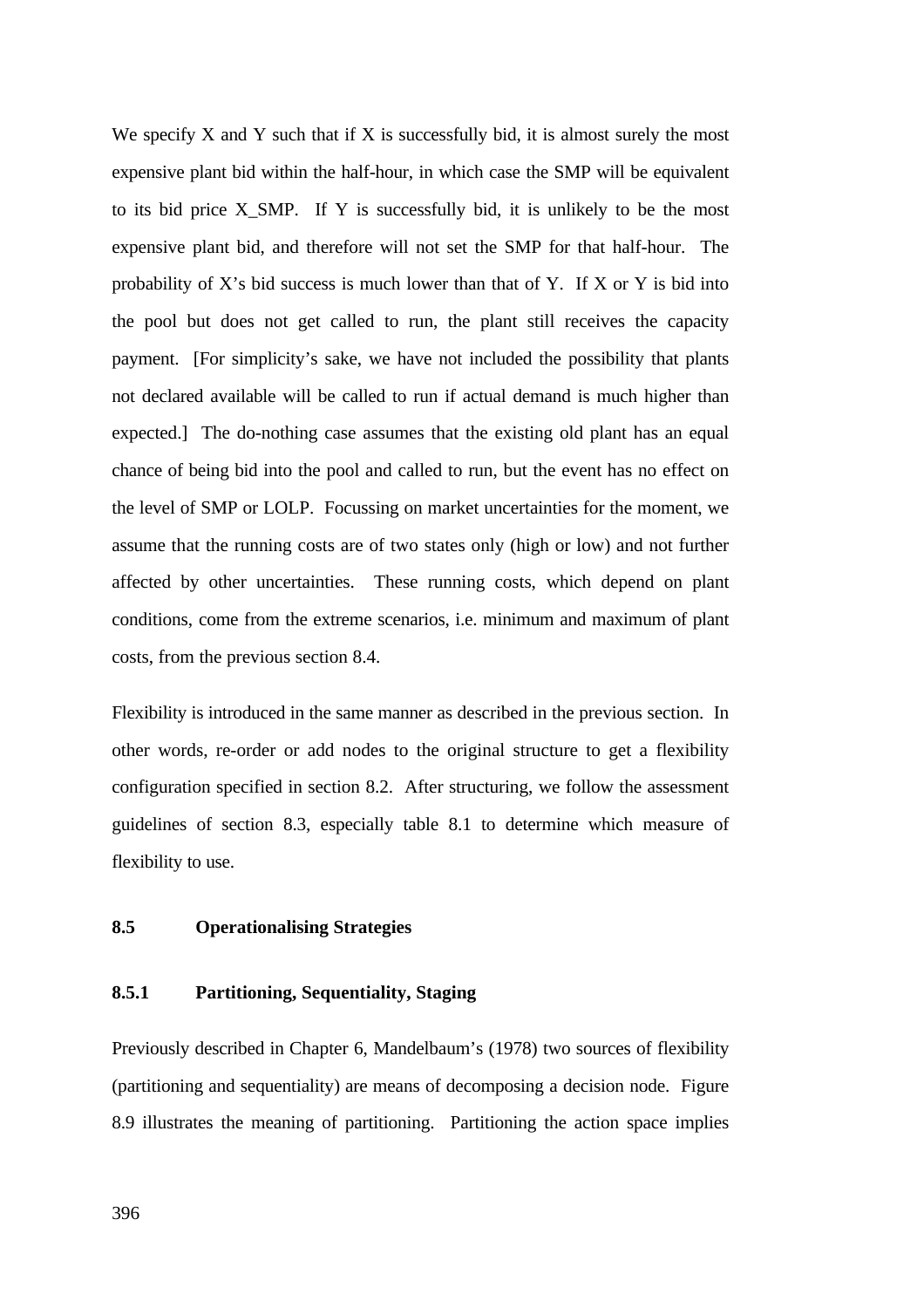redefining the original choice set to enlarge it. The left decision with two choices A and B is partitioned into the right decision with five choices. The states of the trigger event may be defined to trigger the choices in the second stage decision.





Sequentiality or staging partitions the decision space over time. Flexibility is introduced by increasing the frequency of decision points. As each decision is a commitment, breaking up a decision into a sequence of smaller decisions reduces the amount of commitment made at each stage and thereby frees up resources to commit to better alternatives that arise. If re-ordered to capture new information, sub-decisions that are spread over a period of time gain from the resolution of uncertainty or acquisition of information. Figure 8.10 illustrates the meaning of sequentiality and staging.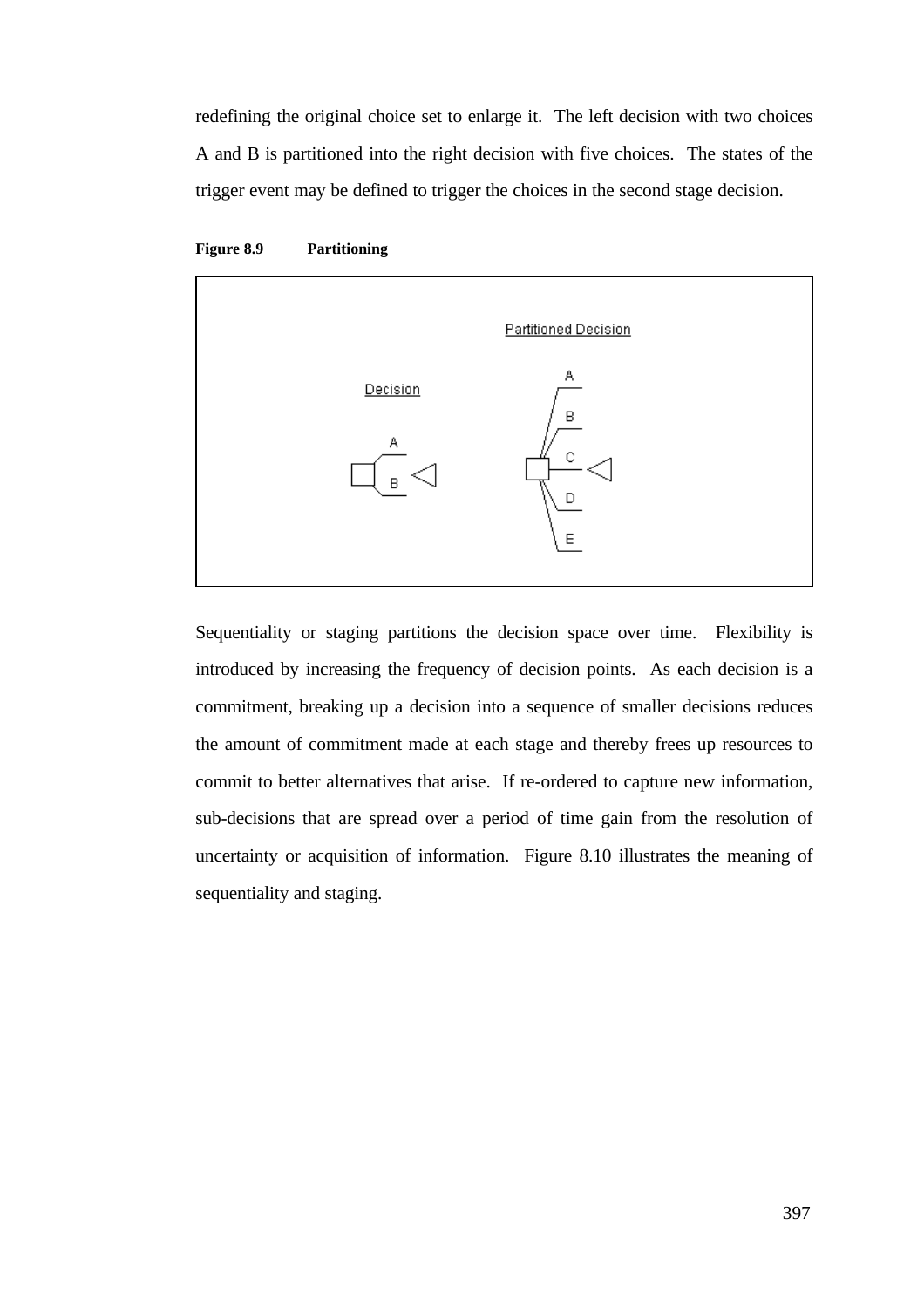**Figure 8.10 Sequentiality and Staging**



Increasing the frequency of decision points can be accomplished in a number of ways, such as 1) shortening the life of a plant, 2) adjusting the construction lead time or time to commission, and 3) introducing additional capacity in stages, e.g. modularity of unit size. Plants which can be built in incremental modular units and run as they are built offer flexibility by minimising commitment. We discuss next an example that concerns flexibility of plant lives against the uncertainty of new competitive technology.

## **FLEXIBILITY OF PLANT LIFE**

The well-known phenomenon of technological obsolescence arises from the availability of more competitive technologies which may reduce running costs or take advantage of new conditions. Figure 8.11 compares plants with varying lives and the costs of switching to a new technology at the end of a plant's life. It shows that plants with extendable lives provide more flexibility than those without. As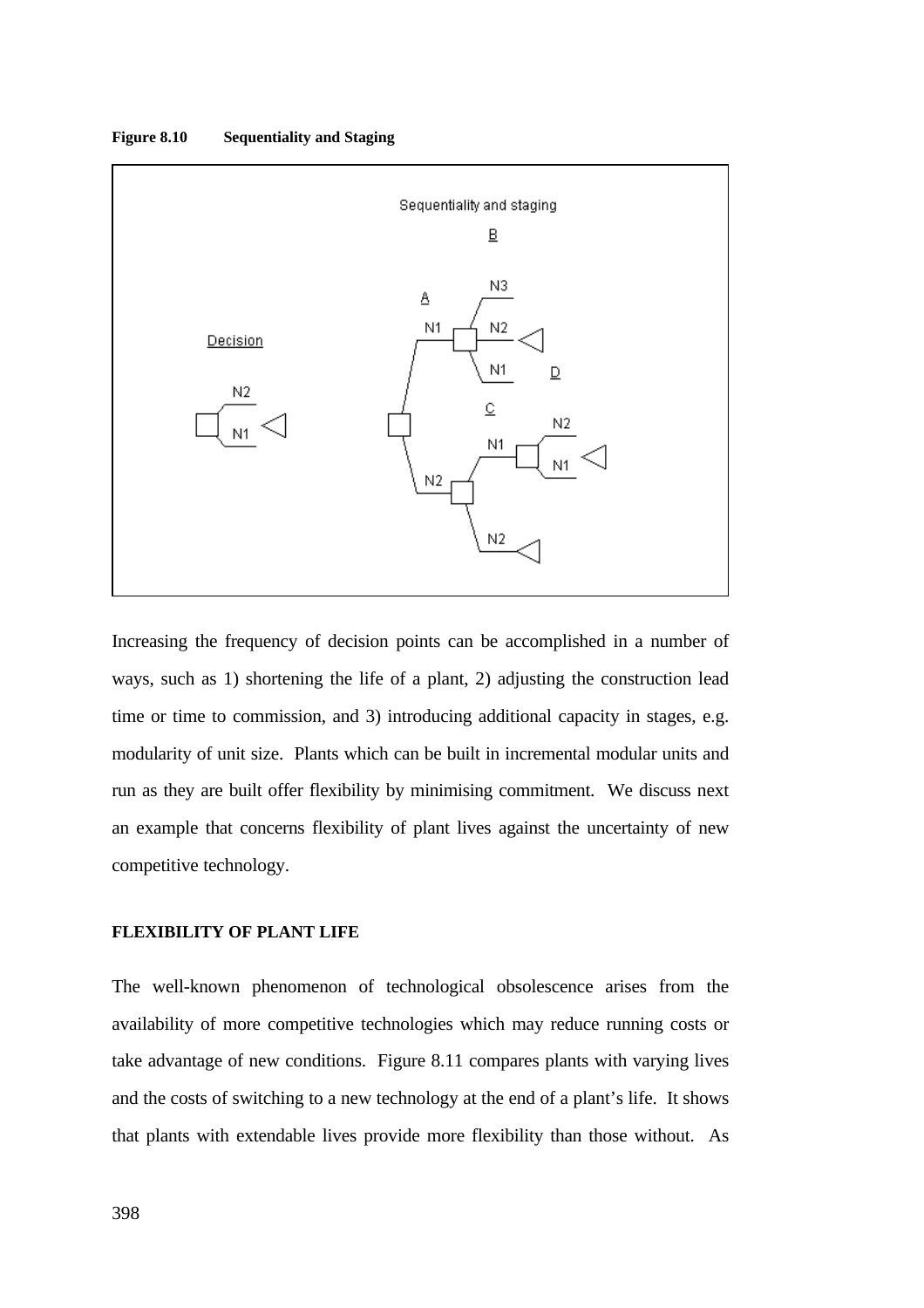plant lives reflect the amount of commitment, reducing commitment increases flexibility. This supports the relationship between commitment and flexibility earlier established in the conceptual framework of Chapter 6.



**Figure 8.11 Flexibility by Plant Lives**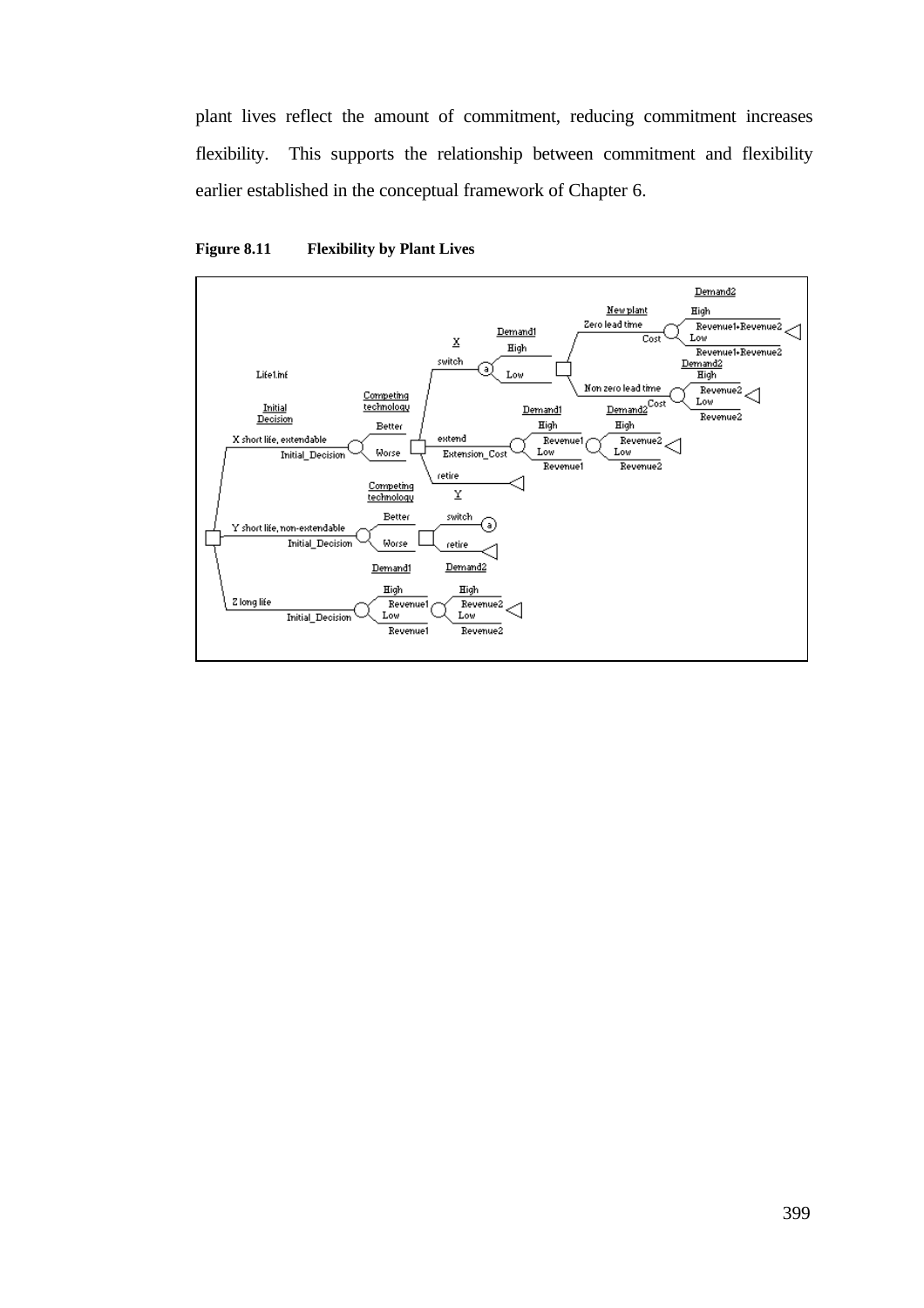[Note: the chance node labelled *a* appears twice in the decision tree. It refers to the repetition of that portion of the tree to the right of the first labelled node.]

At time t, plant X and Y reach their end of life, while plant Z has not reached its end of life. At this time, there may be new technologies available for investment. Market and plant conditions may favour these new technologies, i.e. higher pool price and lower running costs. If the competing technology gives better performance, then it may be worthwhile to purchase or "switch" to it. In this case, X and Y are both more flexible than Z. If the competing technology gives worse performance, then it is not favourable to switch. In this case, investment X is more flexible than Y because X's life can be extended. We assume that it will not be economically feasible to retire early and invest in the better performing technology at the same time. If the utility firm switches to the better performing technology, it makes a third stage decision, that of deciding on lead time. If demand is high, then a zero-lead time technology will capture the high revenue. If demand is low then the less costly non-zero lead time switched technology is preferable. This demand uncertainty acts as the trigger event for the third stage decision. Plant Z with remaining life is neither able to take advantage of the competitive technology nor get rid of the commitment, as early retirement implies a further cost.

We analyse this example using expected value measures described in the previous chapter. The *relative flexibility benefit* (Hobbs et al, 1994) and the *normalised flexibility measure* (Schneeweiss and Kühn, 1990) both indicate that investing in plant X provides the most flexibility out of all three choices in the first stage. Investing in X, as opposed to Y, depends on the trade-offs between the *enabler* of investment cost, the *likelihood* given by the probability of better competing technology performance, and *motivator* of future demand levels. If a more competitive technology is not likely at all, then plant Z could be the best initial choice as the inflexible option gives the highest expected value when no uncertainty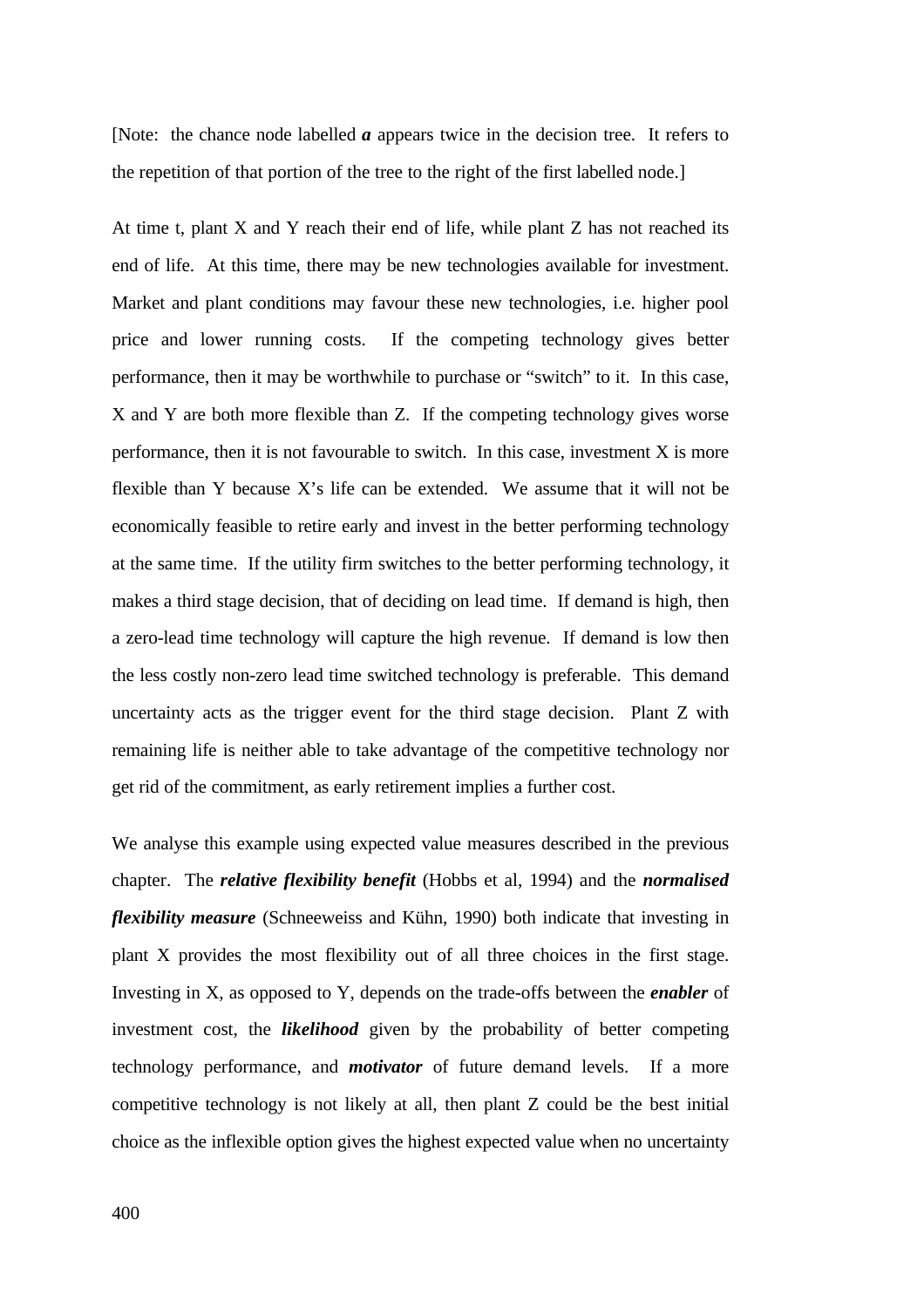is considered. If there is no information about the competing technology until after plants X and Y have been retired, then there is no flexibility.

# **8.5.2 Postponement and Deferral**

The timing decision is much discussed in option-pricing literature, that is, "when is the optimal time to invest and to exercise your option?" The timing decision is relevant if uncertainty can be resolved by waiting for or acquiring more information before deciding (thus deferring the decision). Postponement or deferral is illustrated by reversing the order of decision and chance nodes. Better payoffs can be attained if these uncertainties are trigger events for the decisions they precede. During the period of delay, new options may arise as well as expire. For simplicity's sake, we assume that the choice set remains the same in spite of reordering. The timing decision of investing the first stage or exercising the second stage can be portrayed as a multi-staged decision tree, where the decision to invest or run a plant depends on the occurrence of the trigger state of the trigger event. Deferral can be achieved by adjusting the construction lead time of new plants, shortening or extending plant lives, or any number of ways, at a deferral cost. The analysis reduces to a trade-off between the cost of deferral and the expected benefits from this flexibility.

Figure 8.12 shows the basic structure of such a decision tree. Condition1 triggers the decision to run in the second stage. Condition2 triggers the decision to run if the initial investment decision is deferred. If Condition1 also triggers the Invest2 decision, then deferral is useful. By deferring the investment decision, one gets information about the conditions before deciding to invest. Condition1 which affects the decision to run after Invest in the first decision also provides information for Invest2. The choice that corresponds to the more favourable state of its preceding trigger condition gives a better payoff. If these conditions (trigger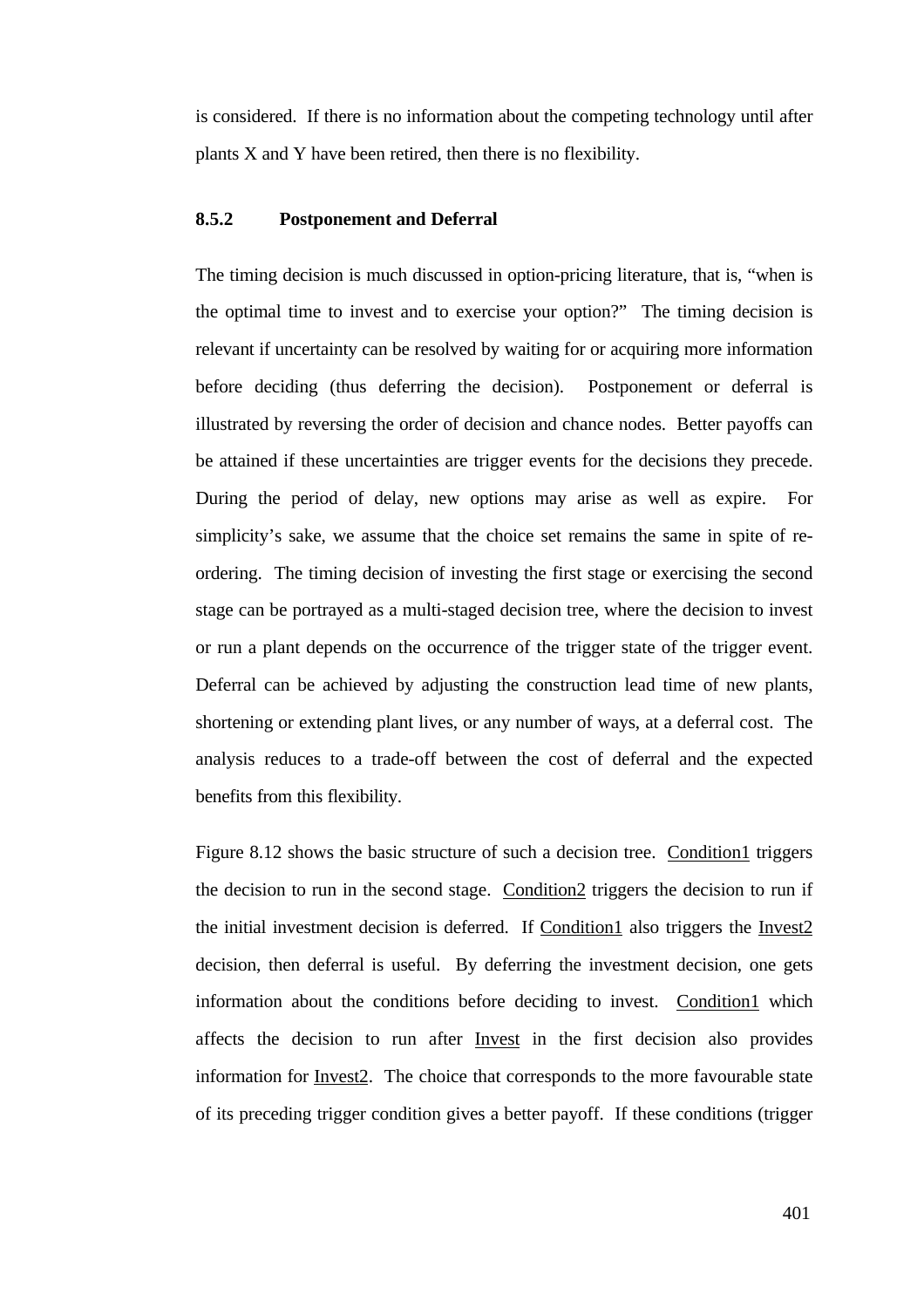events) are independent of each other, then deferring the decision provides no flexibility.



**Figure 8.12 Postponement and Deferral Decision Tree**

Extending this to multiple stages captures the opportune time to invest or exercise. We see that deferring only makes sense if the conditions are related and not independent.

Merkhofer (1977, p. 719) suggests that the decision maker's time preferences should be considered to determine the value of flexibility obtained from delaying a decision. Extending the previous example to an annual cash-flow model of figure 8.13, we should take the discount rate into consideration. Sunk1, Sunk2, and Sunk3 correspond to the investment premiums at different periods in time. Plant1, Plant2, and Plant3 are plant costs incurred in each of the three periods. Market1, Market2, and Market3 are revenues gained in the corresponding periods.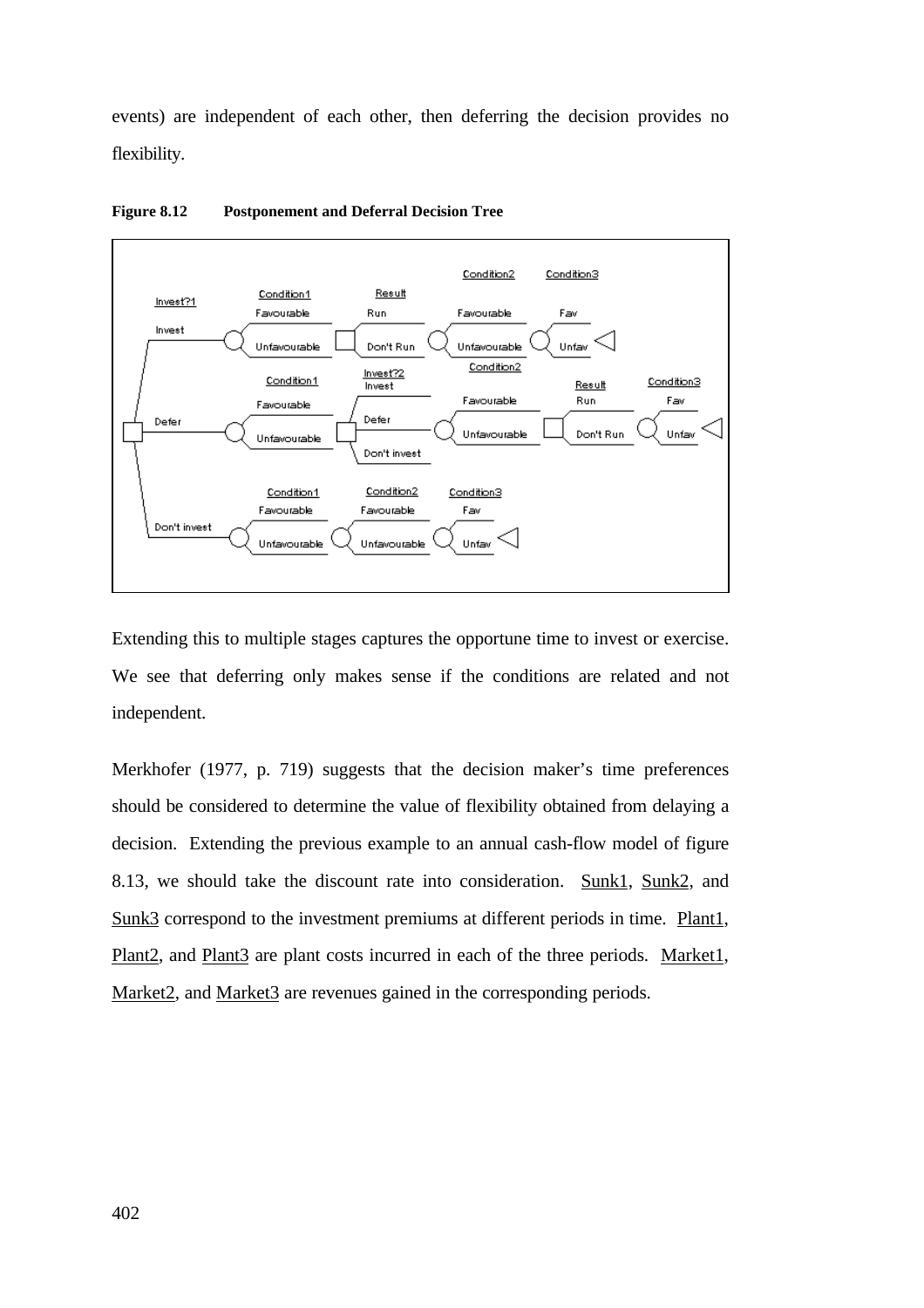

#### **Figure 8.13 Deferral with respect to Market and Plant Uncertainty**

# **8.5.3 Diversity**

Diversity implies a collection of different areas of uncertainties mapped to different types of flexibility. Our example in figure 8.14 shows that adding plant X with three attributes catering to three different uncertain conditions gives more flexibility than plant Y that only caters to one uncertain condition. Equally, adding both types of plants gives the most flexibility.

To build the decision model, we identify the uncertainties which flexibility answers or responds to, effectively a one-to-one uncertainty to flexibility mapping. We are asking, "Which uncertainties can we manage with the attributes of our plant or plant (mix)?" Flexibility in size answers uncertainty in level of demand (condition A1). Flexibility in performance of plant answers the uncertainty of environmental regulations (condition A2). Flexibility in the timing of investment answers uncertainty in demand growth (condition A3). A well-diversified portfolio contains different types and sizes of plants with different lives and retirement dates.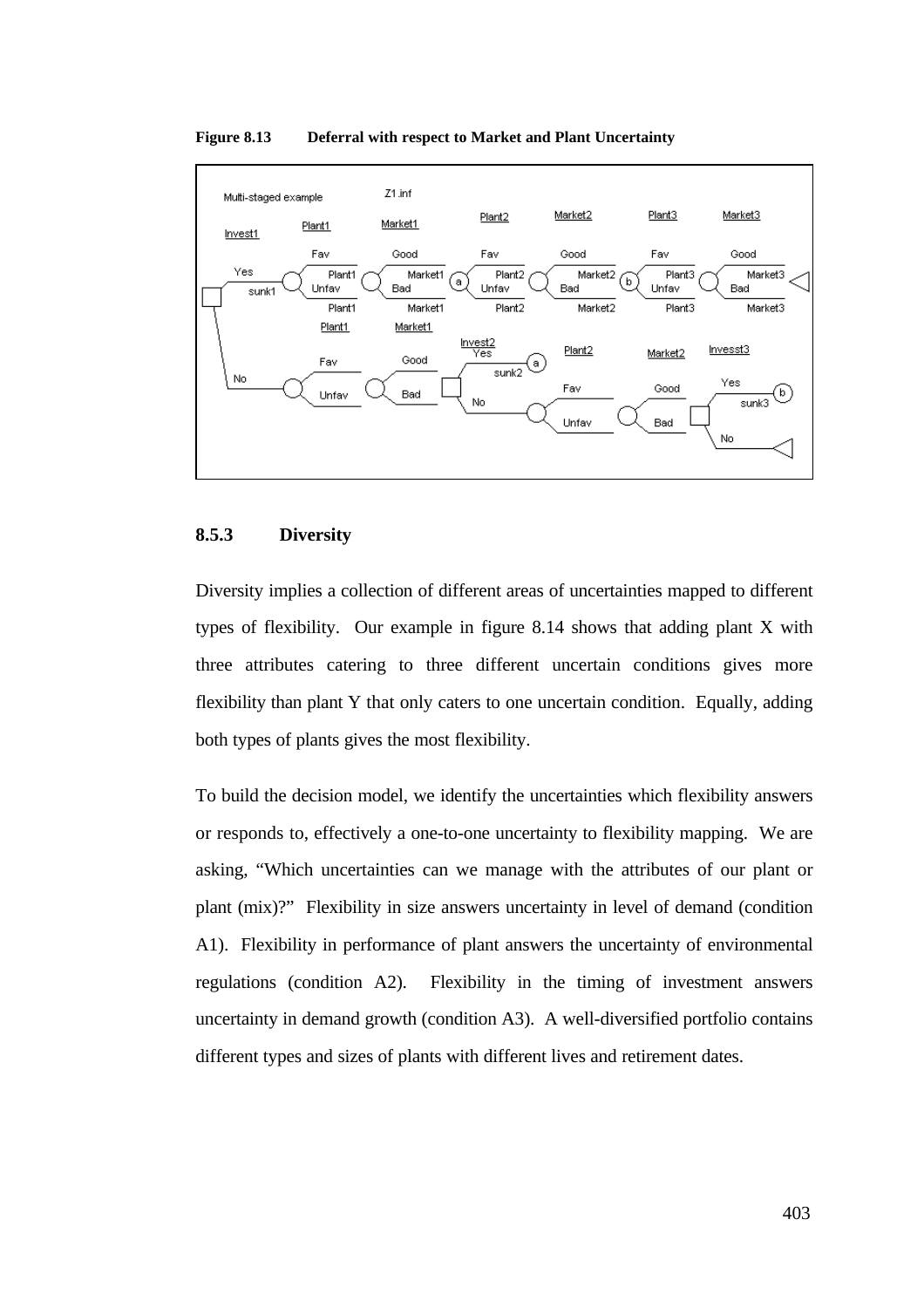

**Figure 8.14 Diversity Influence Diagram**

The three conditions A1, A2, and A3 trigger second stage decisions for plant A. If condition A1 is favourable, i.e. demand level goes up, then we can add another unit of plant A to meet the higher level of demand. The trigger state is high demand growth, and the associated flexibility choice is adding another unit to meet the higher demand. If environmental uncertainty is resolved, i.e. condition A2, then an appropriate action can be taken on plant A. These second stage decisions have not been explicitly illustrated in the decision tree but follow the same kind of decision sequences shown in the examples of plant economics and pool price in section 8.4.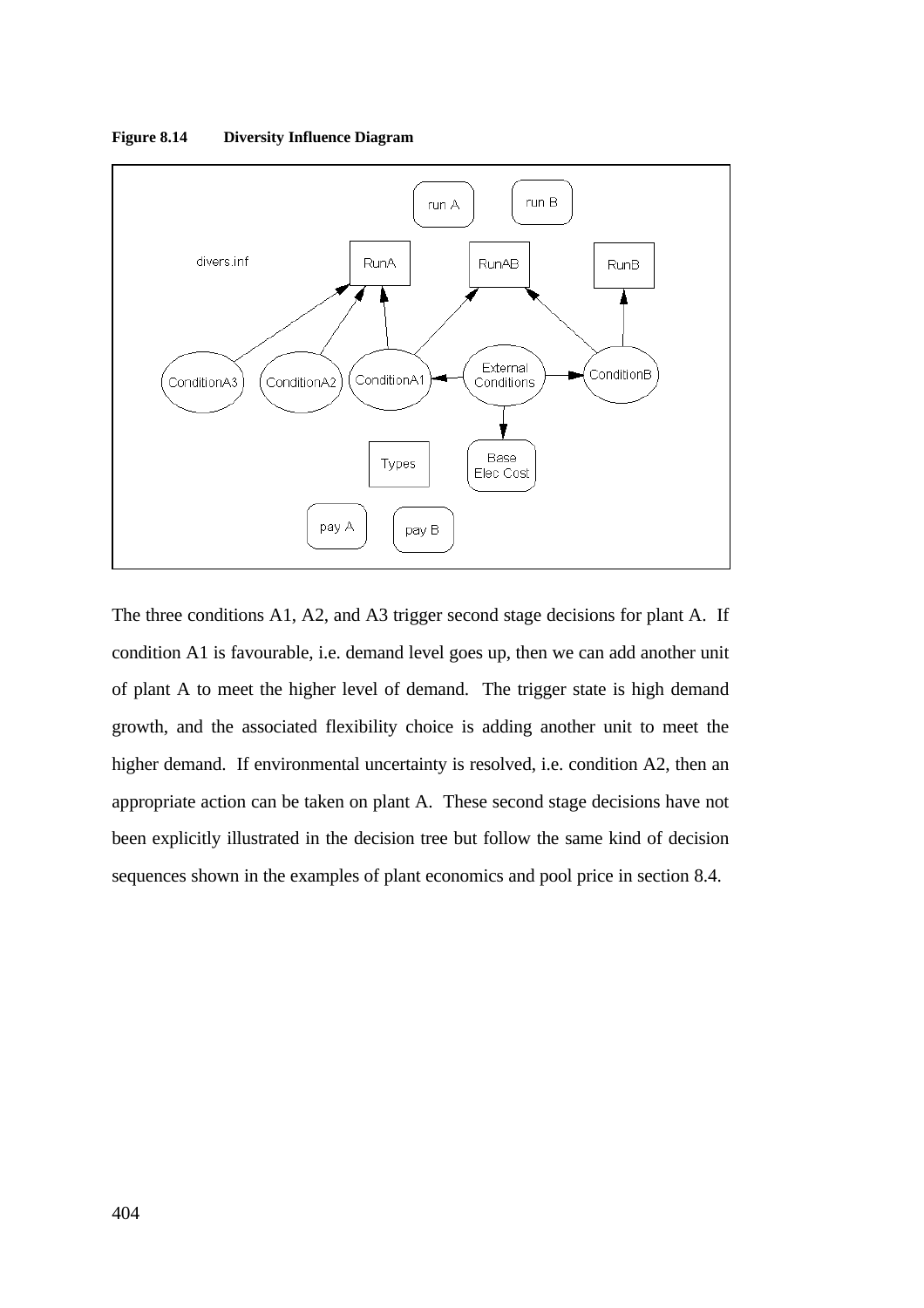

**Figure 8.15 Diversity Decision Tree**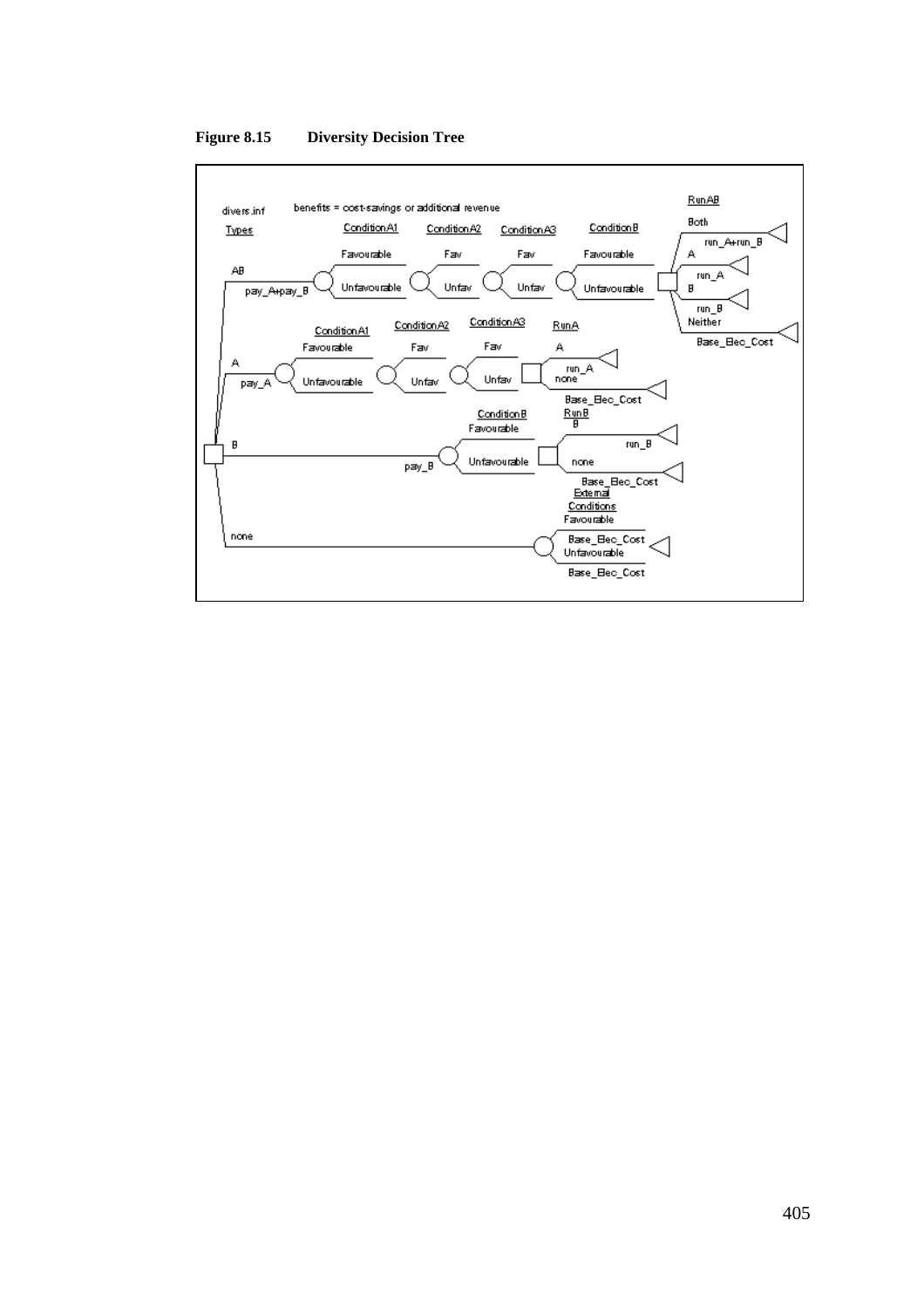Selecting a plant with three attributes that contribute to flexibility is similar to selecting three plants that increase flexibility in three ways. In Chapter 7, Schneeweiss and Kühn's (1990) example of machine investment followed by production level adjustment captures this source of flexibility. The machines differ in the number of production levels, the selection of which are triggered by appropriate trigger states of the trigger event (demand) preceding the second stage decision. Adding options that contribute to the overall diversity in the system, plant mix, or portfolio contributes to overall flexibility because these options cater to different states of external conditions. Adding such options will always increase flexibility provided they are free. Because they are not free, it is necessary to make cost and benefit trade-offs, and this assessment requires the use of indicators and expected values.

#### **8.6 Conclusions**

We have shown the applicability and practicality of our guidelines for structuring and assessing flexibility in the context of capacity planning in the UK Electricity Capacity Planning. These guidelines are summarised briefly below.

### **Practical Guidelines for Structuring and Assessing Flexibility**

- 1) *Identify* important areas of uncertainties, as we have done in Chapter 2 table 2.6, to facilitate the mapping of uncertainty and flexibility
- 2) *Operationalise* flexibility as in Chapter 6 by devising "flexible responses" for each by
	- a) options
	- b) strategies
- 3) *Structure* the problem in the decision analysis framework, i.e. with decision tree and influence diagram, to include